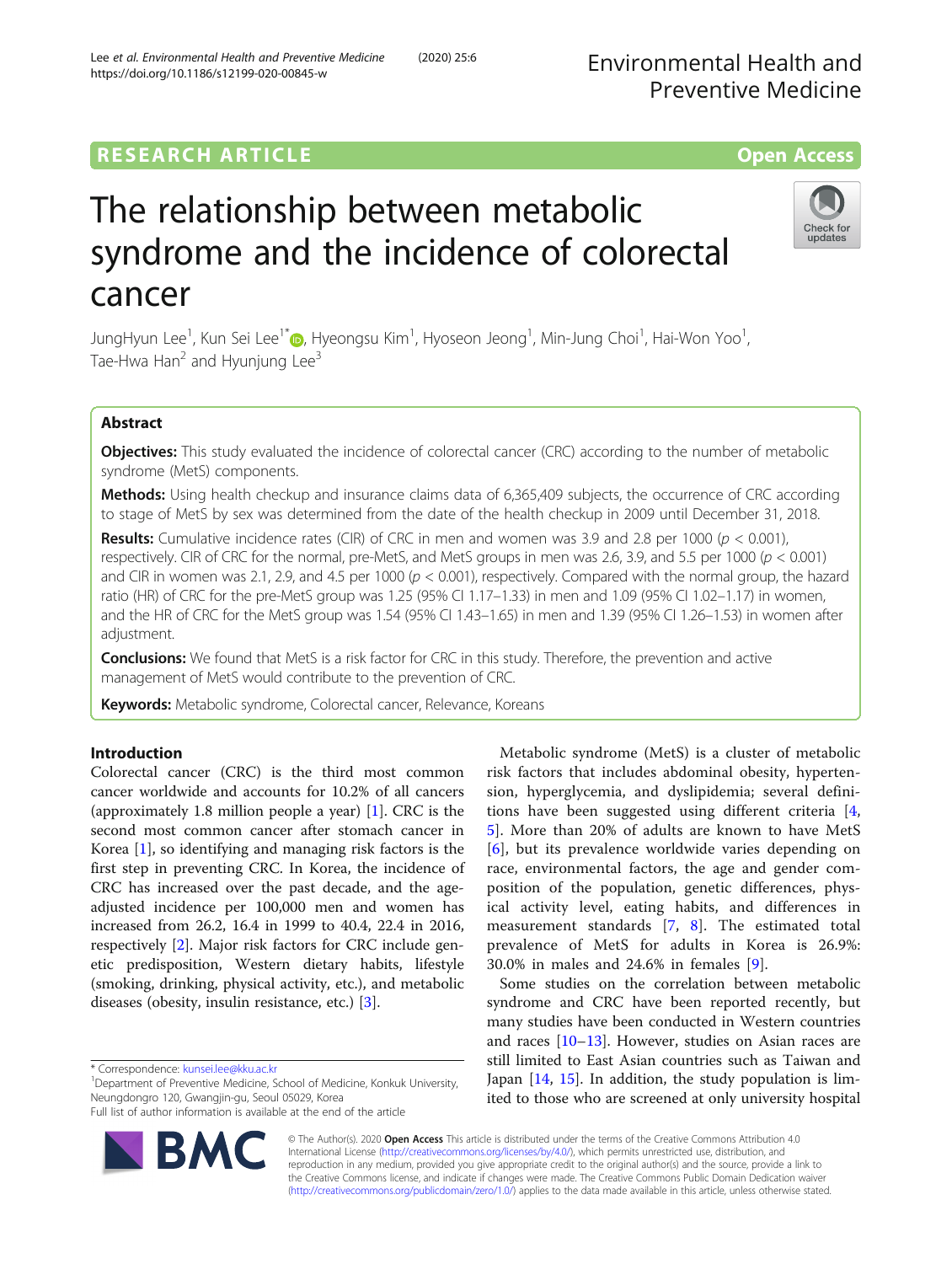screening centers, so it is not easy to generalize to the entire population [[14\]](#page-12-0). Also there is a limitation that it is difficult to produce a meaningful result because of the short observation period and the lack of cancer cases [\[15](#page-12-0)].

In order to complement the limitations of previous research conducted on Asian races, this study evaluated the incidence of CRC according to the number of MetS components using the health checkup data and insurance claims data from the National Health Insurance Service (NHIS) in Korea.

# Methods

# Study design and population

This was a retrospective observational study that used health checkup and insurance claims data from the NHIS (Fig. 1). NHIS is constructing and providing health database that includes medical history, treatment, type of disease, and prescription history of all Koreans who use health checkup or medical service under national health insurance. The database has been operating continuously, and about 50 million people's medical data are monitored from 2002 to 2018. In detail, the National Health Information database is divided into Qualification database, Treatment database, and Health check-up database. The National Health Information database is significant in terms of representation because it monitors medical history of all Koreans, and it is also useful because it can be linked and analyzed with other administrative data through the social security number. The Health check-up database used in this study is very suitable for the purpose of research because it contains the actual measurement value such as blood pressure, blood sugar, triglycerides, HDL, and health habits for those who undergo health checkups every 2 years.

The source population was defined as those who had had health checkups in 2009. While this comprised 15,036,607 people, only 9,927,538 people were actually examined. Of these, 3,562,129 were excluded for the following reasons:

- 1. Age < 30 years old or  $\geq$  70 years old.
- 2. Missing MetS checkup items (fasting blood sugar, systolic and diastolic blood pressure, triglycerides (TG), high-density lipoprotein cholesterol (HDL-C), abdominal obesity); height < 120 or > 200 cm, weight  $< 20$  or  $> 200$  kg.
- 3. If the subject has a history of cardiovascular disease, cerebrovascular disease, or cancer; cardiovascular diseases (ischemic heart disease I20-I25, cardiac failure I42 or I50), atrial fibrillation (I48),

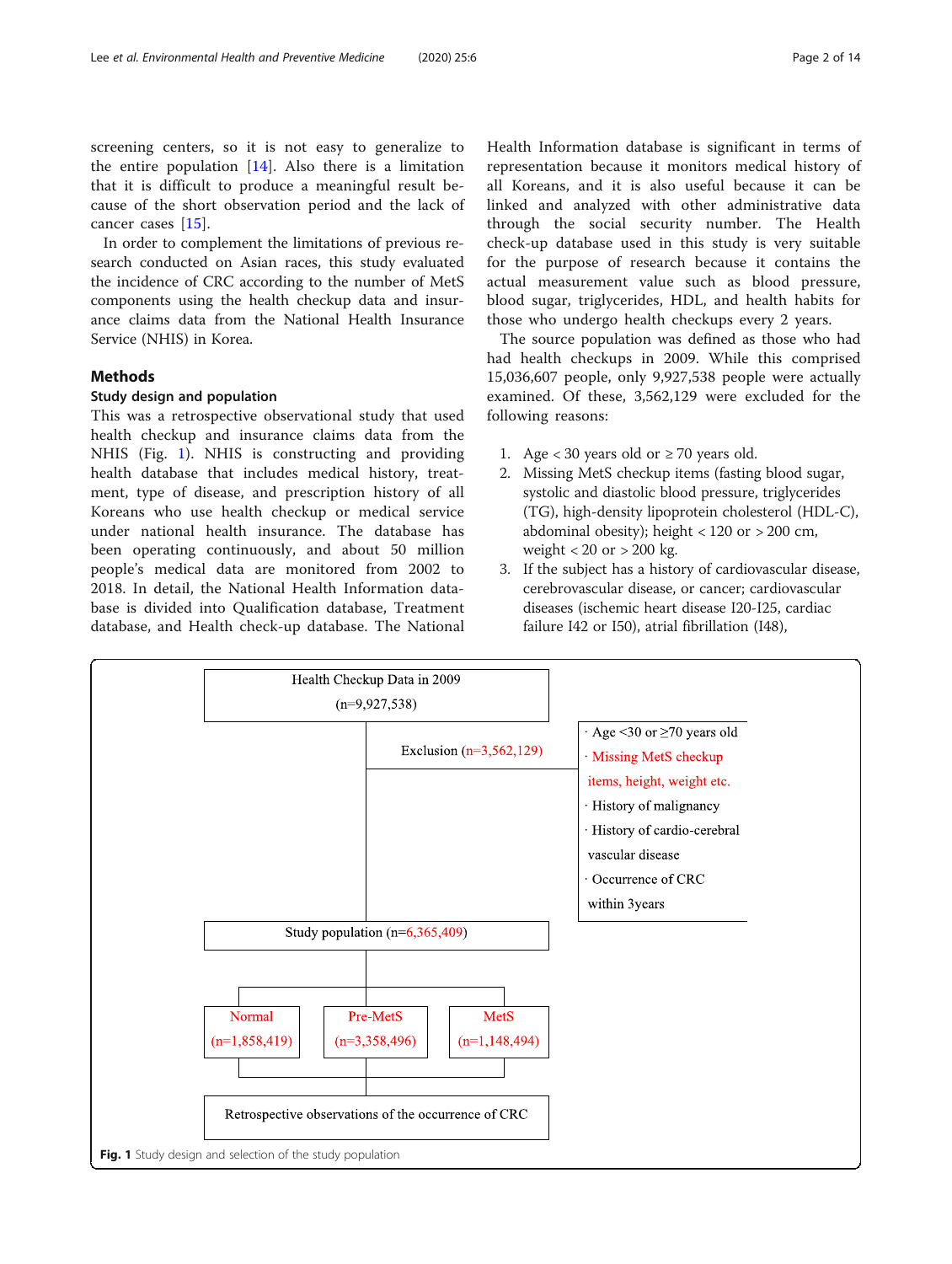4. Colorectal cancer found within 3 years after health checkups in 2009.

Consequently, the final study population came to 6,365,409; they were divided into three groups depending on the number of MetS components. There were 1,858,419, 3,358,496, and 1,148,494 in the normal, pre-MetS, and MetS groups, respectively. Using insurance claims data, the occurrence of CRC was checked in the study population from the date of the health checkups in 2009 to December 31, 2018. Mean follow-up period is 9.3 years.

#### Measurements

#### Dependent variable

The dependent variable was the occurrence of CRC, as identified operationally from insurance benefit claims data, with codes C18-C20 as a primary diagnosis from the International Classification of Diseases-Tenth revision and V193 as a special code. A special code is a system whereby the economic burden on patients diagnosed with cancer, severe burns, cerebrovascular and heart diseases, or intractable diseases is reduced by decreasing the copayment. If a disease is claimed with this special code, it means that the diagnosis is more accurate than a claim disease without a special code.

#### Independent variable

The independent variable was the stage of MetS, which was classified into three groups according to the criteria of modified National Cholesterol Education Program-Adult Treatment Panel III (NECP-ATP III, which are the most agreed-upon criteria [\[16\]](#page-12-0). MetS refers to subjects with at least three of the following five factors: (1) abdominal obesity (waist circumference ≥ 90 cm for men,  $\geq 85$  cm for women); (2) elevated blood pressure (systolic BP ≥ 130 mmHg or diastolic BP ≥ 85 mmHg or treatment of previously diagnosed hypertension); (3) elevated fasting glucose  $(≥ 100 \text{ mg/dL}$  or treatment of previously diagnosed diabetes mellitus); (4) high TG ( $\ge$ 150 mg/dL or drug treatment for high TG); and (5) low HDL-C (< 40 mg/dL for men, < 50 mg/dL for women or drug treatment for low HDL-C). The subjects were placed in the pre-MetS group with one or two MetS factors and the Normal group with no MetS factors.

# Adjusted variables

The study population was divided into two subsets by gender. Next, age, health behaviors, family history, and laboratory data from the health checkup were used as adjustment variables. Age was divided into 10-year intervals, and health behaviors were selected from smoking, drinking, and physical activities in the questionnaire. Smoking was categorized into three groups: never smoked, smoked in the past but no longer, and currently smoking. Alcohol consumption was categorized into four groups based on the drinking frequency: nondrinker, 2–3 times per month, 1–4 times per week, and almost every day. Physical activity group was categorized into three groups based on frequency: never, 1–4 times per week, and almost every day. Family history of cancer was divided into two groups of yes or no. Height, weight, body mass index (BMI), hemoglobin, serum creatinine, total cholesterol, and alanine aminotransferase (ALT), which were health checkup items, were used as laboratory findings, and as continuous variables. BMI (kg/m<sup>2</sup>), hemoglobin (g/dL), and serum creatinine (mg/dL) are categorized according to the criteria of Korean health screening [\[17](#page-12-0)]. Total cholesterol (mg/dL) and ALT (IU/ L) were used in the model as continuous variables, and the original data values were increased by ten times to improve the readability of the hazard ratio.

Height (cm) was divided into four groups according to the quartiles of height distribution for each sex  $\left($  < 167, 167–171, 172–174, ≥ 175 cm for men; < 154, 154–156, 157–160,  $\geq$  161 cm for women). Weight (kg) also was divided into four groups according to the quartiles of weight distribution for each sex  $( $64, 64-69, 70-76$ ,$ ≥ 77 cm for men; < 52, 52–55, 56–61, ≥ 62 kg for women). BMI was categorized into five groups: underweight (< 18.5), normal (18.5–22.9), overweight (23.0– 24.9), obesity (25–29.9), and altitude obesity ( $\geq$  30). Hemoglobin was categorized into three groups and differed by sex: normal (men:  $> 12.0$ , women:  $> 10.0$ ), mild or moderate anemia (men: 10.0–12.0, women: 8.0–10.0), severe anemia (men: < 10.0, women: < 8); serum creatinine was categorized into two groups: normal  $\left($  < 1.5), abnormal ( $\geq$  1.5). Total cholesterol and ALT were also divided into four groups for according to the quartiles of their distribution for each sex (total cholesterol < 173, 173–194, 195–218, ≥ 219, ALT < 18, 18–24, 25–35, ≥ 36 for men; total cholesterol < 171, 171–192, 193–217, ≥ 218, ALT < 13, 13–15, 16–21,  $\geq$  22 for women) for descriptive analysis.

#### Statistical analysis

We summarized the frequency of study population for related variables according to the number of MetS components, and calculated the cumulative incidence rate (CIR) and incidence density (ID) of CRC. CIR is the incidence per 1000 person and ID is the incidence per 10, 000 person-years (PY). PY was calculated as the time from the baseline examination to the date of CRC diagnosis, the date of death, or December 31, 2018 when who survives without diagnosis of CRC.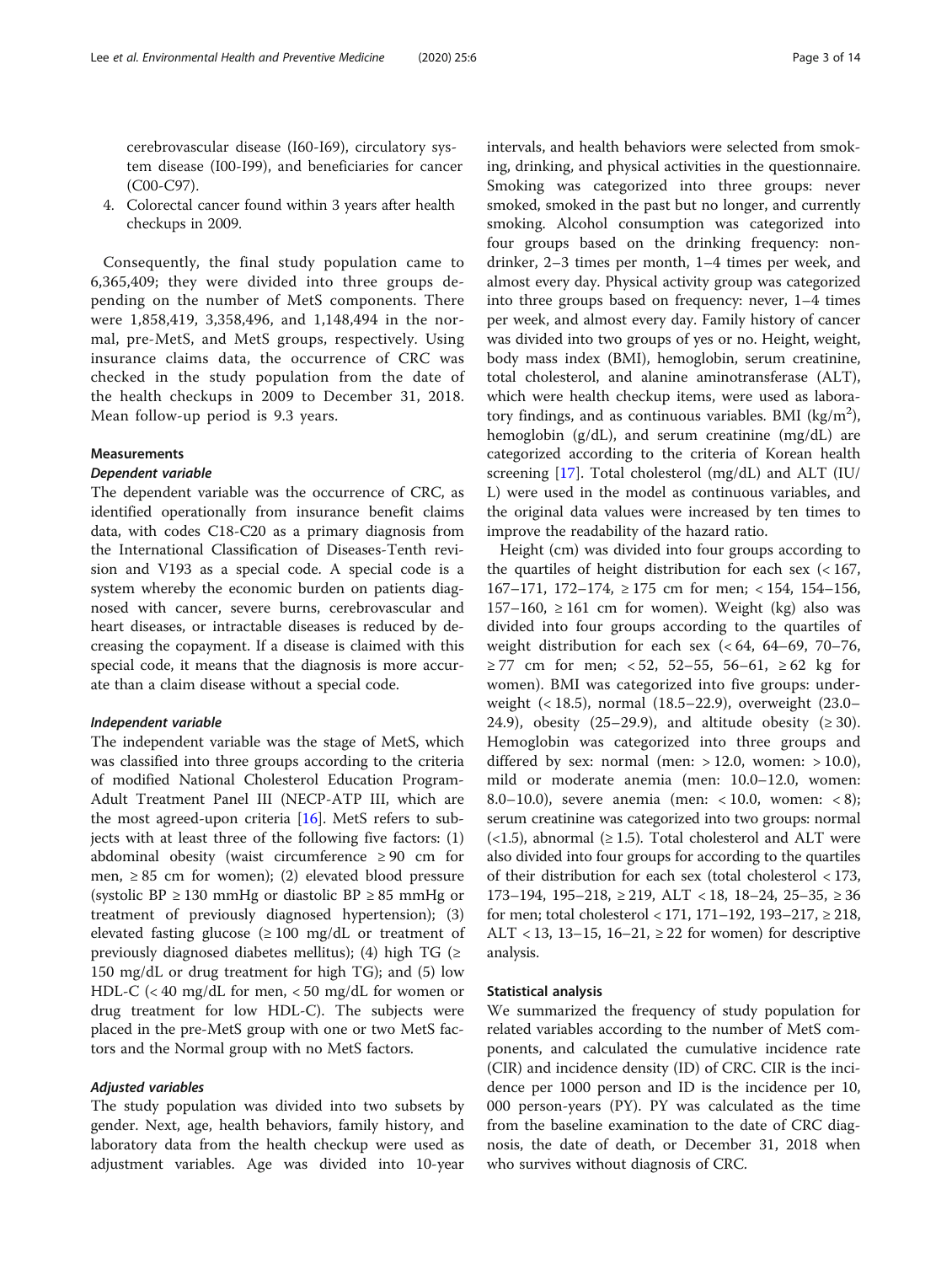Next, we compared the frequency between variables using the chi-square test. To analyze the risk of developing CRC due to MetS, Cox proportional hazard regression was applied. All variables affecting the incidence of CRC were considered stepwise and five Cox proportional hazard models were fitted, including one unadjusted model for comparison.

Model 1 was adjusted for age. Model 2 was adjusted for health behavior (smoking, exercise). Model 3 was adjusted for family history cancer. Model 4 was adjusted for the laboratory findings (height, weight, hemoglobin, and other relevant values). Model 5 was adjusted for the laboratory findings (body mass index, creatinine, hemoglobin, and other relevant values). The results are summarized as the hazard ratio (HR) and 95% confidence interval (95% CI).

A level of  $\alpha$  = 0.05 was used to determine the significance of the models and variables. All statistical analyses were performed using SAS ver. 9.1 (SAS Institute, Cary, NC, USA).

#### Ethics considerations

The study was approved by the institutional review board of Konkuk University (7001355-201909-E-100).

#### Results

# CIR and ID of CRC according to the number of Mets components in men

The number of study population and the CIR of CRC in men were 3,695,923 and 3.9 (Table [1\)](#page-4-0). The CIR of CRC by MetS stage was 2.6, 3.9, and 5.5 for the normal, pre-MetS, and MetS groups, respectively ( $p < 0.001$ ).

The ID of CRC in men was 4.2 (Table [1\)](#page-4-0). The ID of CRC by MetS stage was 2.8, 4.2, and 6.0 for the normal, pre-MetS, and MetS groups, respectively ( $p < 0.001$ ).

The number of study population and the CIR and the ID of CRC for the other variables in men were summarized in Table [1.](#page-4-0)

# CIR and ID of CRC according to the number of Mets components in women

The number of study population and the CIR of CRC in women were 2,669,486 and 2.8 (Table [2\)](#page-6-0). The CIR of CRC by MetS stage was 2.1, 2.9, and 4.5 for the normal, pre-MetS, and MetS groups, respectively ( $p < 0.001$ ).

The ID of CRC in women was 3.0 (Table [2\)](#page-6-0). The ID of CRC by MetS stage was 2.2, 3.1, and 4.8 for the normal, pre-MetS, and MetS groups, respectively ( $p < 0.001$ ).

The number of study population and the CIR and the ID of CRC for the other variables in women were summarized in Table [2](#page-6-0).

# Risk of the number of Mets components on CRC in men and women

In men, the HR of CRC for the pre-MetS group compared with the normal group before adjustment (unadjusted model) was 1.50 (95% CI 1.43–1.57), and the HR for the MetS group was 2.16 (95% CI 2.06–2.28) (Table [3](#page-8-0)). After full adjustment (model 5), the HR for the pre-MetS group and MetS group was 1.25 (95% CI 1.17–1.33) and 1.54 (95% CI 1.43–1.65).

In women, the HR of CRC for the pre-MetS group compared with the normal group before adjustment (unadjusted model) was 1.39 (95% CI 1.32–1.46), and the HR for the MetS group was 2.15 (95% CI 2.01–2.30) (Table [4](#page-10-0)). After full adjustment (model 5), the HR for the pre-MetS group and MetS group was 1.09 (95% CI 1.02–1.17) and 1.39 (95% CI 1.26–1.53).

#### **Discussion**

To investigate the effect of MetS on the incidence of CRC, we analyzed about 6 million medical claim and check-up data that had the high external validity with large sample size and average follow-up period of 9.3 years per person from NHIS in Korea.

The results of the study revealed there is a positive association between MetS and the incidence of CRC. This supports previous findings that MetS is the main factor expediting tumor growth [\[18](#page-12-0)–[20](#page-12-0)].

After analyzing 18 studies (687,413 people) of MetS and CRC, Jinjuvadia et al. [\[18](#page-12-0)] reported that MetS increases the occurrence of CRC [relative rate (RR), 1.30; 95% CI 1.18–1.43] and colorectal adenoma (RR, 1.37; 95% CI 1.26–1.494). The Atherosclerosis Risk in Communities (ARIC) follow-up observational study of 14,000 Americans identified MetS as the main factor (RR, 1.49; 95% CI 1.0–2.4) responsible for the occurrence of CRC [[19\]](#page-12-0). With 12 years of follow-up, the Metabolic Syndrome and Cancer Project determined that the risk of CRC in men and women increased by 1.25 (95% CI 1.18–1.32) and 1.14 (95% CI 1.06–1.22), respectively [[20\]](#page-12-0). Numerous other studies also identify MetS as increasing the risk of CRC [\[21,](#page-12-0) [22\]](#page-12-0).

Although the mechanism of MetS in the development of CRC is not clear, it is thought to be related to hyperinsulinism and insulin resistance [\[23,](#page-12-0) [24](#page-12-0)], which increases insulin-like growth factor-1 levels. In addition, adipocyte-secreted hormones such as adiponectin, leptin, and resistin [\[25\]](#page-12-0); the greater proportion of Firmicutes and lower proportion of Bacteroidetes within the large intestine [[26](#page-12-0), [27](#page-12-0)]; and a high-fat, low-fiber diet [\[28](#page-12-0)] are all related to the occurrence of CRC. Since it is important to understand the pathological mechanism of CRC related to MetS [[29\]](#page-12-0), additional studies need to examine how to prevent CRC as MetS progresses [[30](#page-12-0)].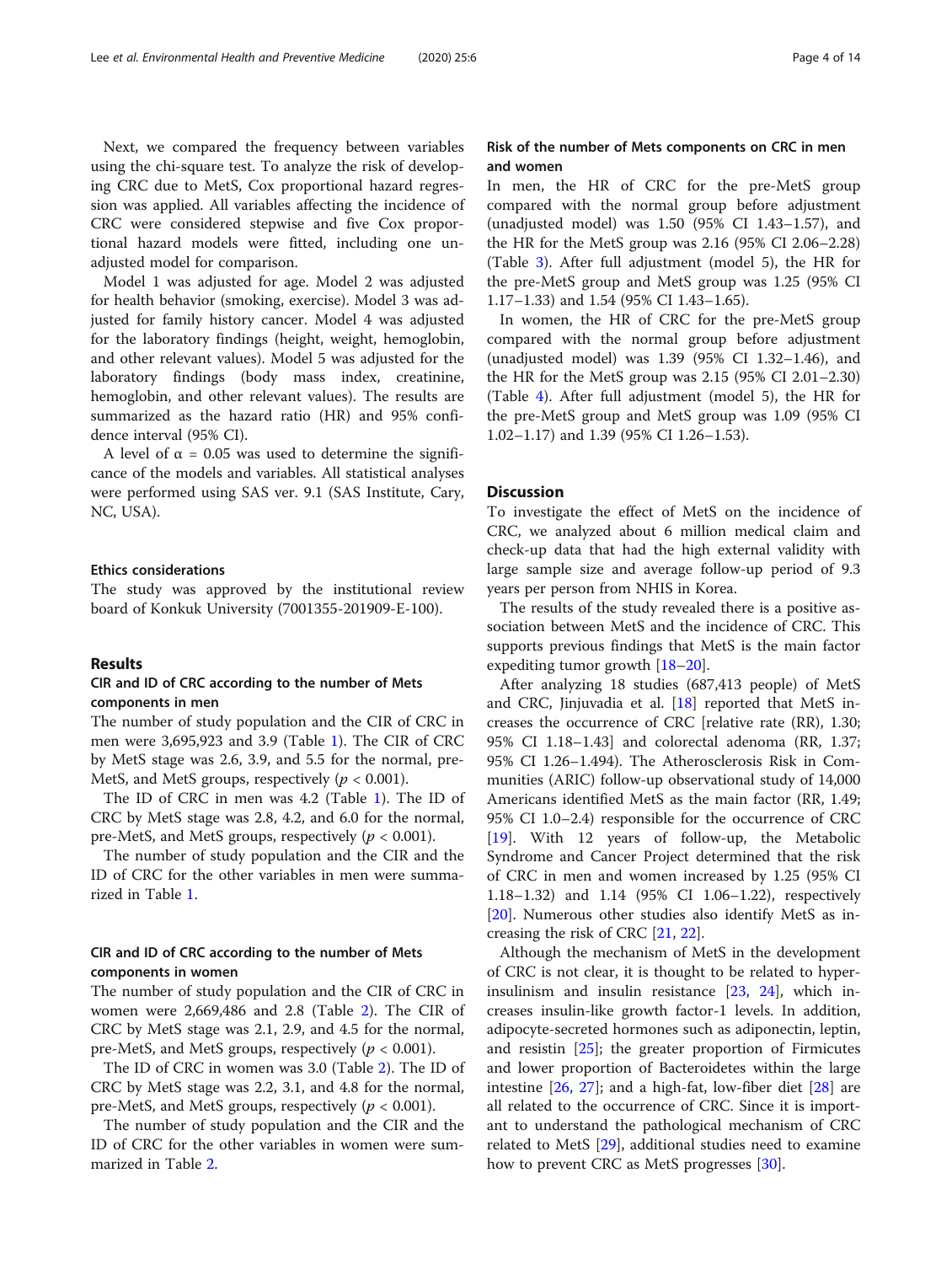| <b>ble 1</b> Cumulative          | e incidence rate and in                         |                  |       | ncidence density of colorectal |            |             | I cancer according to the progression of metabolic syndrome in men |  |                                      |  |
|----------------------------------|-------------------------------------------------|------------------|-------|--------------------------------|------------|-------------|--------------------------------------------------------------------|--|--------------------------------------|--|
| i<br>ategor<br>aractorict<br>うりり | <b>AN DODL</b><br>VEIN C C<br>i<br>Su<br>)<br>D | lation           |       | ピリノ<br>s<br>S<br>)<br>2        | I cancer   |             | umulative incidence rate (per 1000).                               |  | Incidence density (per 10,000 perso- |  |
|                                  | re-Met.<br>Ξ<br>ormal                           | Met <sub>5</sub> | Total | l Pre-<br>Jormal               | MetS Total | Normal Pre- | MetS p value Total p value 1                                       |  | Normal Pre-MetS MetS p value         |  |
|                                  |                                                 |                  |       | Vets                           |            | VletS       |                                                                    |  |                                      |  |

<span id="page-4-0"></span>

| Characteristics Category |                           |         | No. of study population |         |                                         |                 | No. of colorectal cancer |                |             |                  |                      |                  | Cumulative incidence rate (per 1000) |                 |         |                  | Incidence density (per 10,000 person-years) |                |         |                 |         |
|--------------------------|---------------------------|---------|-------------------------|---------|-----------------------------------------|-----------------|--------------------------|----------------|-------------|------------------|----------------------|------------------|--------------------------------------|-----------------|---------|------------------|---------------------------------------------|----------------|---------|-----------------|---------|
|                          |                           |         | Normal Pre-MetS         | MetS    | $\overline{\sigma}$<br>Tot <sub>i</sub> | Normal          | MetS<br>Pre-             | <b>MetS</b>    | Total       | Normal           | MetS<br>$_{\rm Pre}$ | Met <sub>S</sub> | p value                              | Total           | p value |                  | Normal Pre-MetS MetS                        |                | p value | Total           | p value |
| Total                    |                           | 841,887 | 2,037,811               | 816,225 | 3,695,923                               | 2174            | 7858                     | 4517           | Ō<br>14,549 | 2.6              | 3.9                  | 5.5              |                                      | 3.9             |         | 2.8              | 42                                          | င္ပ            |         |                 |         |
| Age                      | $30 - 39$                 | 52,090  | 78,689                  | 19,451  | 150,230                                 | $\overline{31}$ | 8                        | $\equiv$       | 104         | 0.6              | $\frac{8}{2}$        | 0.6              | < 0.001                              | $\overline{O}$  | 0.001   | 0.6              | 0.8                                         | 66             | < 0.001 | $\rm C$         | < 0.001 |
|                          | 40-49                     | 403,228 | 802,049                 | 267,504 | 1,472,781                               | 457             | 1066                     | 422            | 1945        | Ξ                | $\frac{1}{2}$        | $\frac{6}{1}$    | 0.001                                | $\frac{3}{2}$   |         | $\overline{1}$ . | $\bar{4}$                                   | $\Box$         | < 0.001 | 4               |         |
|                          | 50-59                     | 259,358 | 695,206                 | 294,199 | 1,248,763                               | 771             | 2722                     | 1387           | 4880        | 3.0              | 3.9                  | 47               | < 0.001                              | 3.9             |         | 3.2              | 42                                          | 51             | < 0.001 | 42              |         |
|                          | 60-69                     | 127,211 | 461,867                 | 235,071 | 824,149                                 | 915             | 4008                     | 2697           | 7620        | 7.2              | $\approx$            | $\frac{5}{11}$   | < 0.001                              | 92              |         | 7.8              | 9.4                                         | 5<br>12.       | < 0.001 | 10.0            |         |
| Smoking                  | Non-<br>smoker            | 254,976 | 551,062                 | 198,274 | 1,004,312                               | 599             | 1998                     | 1098           | 3695        | 23               | 3.6                  | 5.5              | < 0.001                              | $\overline{37}$ | 0000    | 5<br>$\sim$      | 3.9                                         | $\overline{6}$ | 0.0001  | 40              | < 0.001 |
|                          | smoker<br>Ŗ               | 191,807 | 502,695                 | 209,573 | ,075<br>904                             | 506             | 2112                     | 1330           | 3948        | 2.6              | 4.2                  | 6.3              | < 0.001                              | 44              |         | 2.8              | 4.5                                         | 6.8            | < 0.001 | 47              |         |
|                          | Smoker                    | 390,833 | 975,701                 | 405,252 | 1,771,786                               | 1061            | 3718                     | 2076           | 6855        | 2.7              | 3.8                  | $\overline{51}$  | < 0.001                              | 3.9             |         | 2.9              | $\overline{4}$                              | 5.6            | < 0.001 | $\overline{42}$ |         |
| <b>Alcohol</b>           | No drink                  | 266,110 | 561,954                 | 205,282 | 1,033,346                               | 722             | 2099                     | 1121           | 3942        | 27               | 3.7                  | 5.5              | < 0.001                              | 3.8             | < 0.001 | 2.9              | 4.0                                         | 5.9            | < 0.001 | $\frac{1}{4}$   | < 0.001 |
| consumption              | $2-3$ /per<br>month       | 435,666 | 1,015,825               | 391,247 | 1,842,738                               | 965             | 3469                     | 1882           | 6316        | 2.2              | 3.4                  | 4.8              | < 0.001                              | $\ddot{3.4}$    |         | 2.4              | $\overline{3.7}$                            | 5.2            | 0.0001  | $\overline{37}$ |         |
|                          | $1-4$ /per<br>week        | 100,885 | 330,563                 | 157,013 | ,461<br>588                             | 309             | 1479                     | 984            | 2772        | $\overline{3}$ . | ŋ<br>4.              | m<br>Ö           | 0.0001                               | 47              |         | 3.3              | 4.8                                         | 6.8            | 0.0001  | 51              |         |
|                          | <b>S/per</b><br>week      | 29,429  | 110,628                 | 56,183  | 196,240                                 | 149             | 745                      | 503            | 1397        | 51               | 6.7                  | 9.0              | < 0.001                              | $\overline{71}$ |         | 5.5              | 73                                          | 9.8            | 0.001   | 77              |         |
| exercise,<br>Physical    | $\frac{1}{2}$<br>exercise | 343,189 | 841,263                 | 346,095 | 30,547<br>1.5                           | 897             | 3244                     | 1948           | 6089        | 2.6              | Q,<br>ന്             | 5.6              | < 0.001                              | 40              | 0.001   | 2.8              | 4.2                                         | $\overline{6}$ | 0.0001  | 43              | 0.001   |
| per week                 | $1-4$ /per<br>week        |         | 177,100 419,415         | 167,585 | 764,100                                 | 452             | 1489                     | 854            | 2795        | 2.6              | 3.6                  | $\overline{51}$  | 0.001                                | 37              |         | 27               | 3.8                                         | 5.5            | < 0.001 | 3.9             |         |
|                          | <b>S/per</b><br>week      |         | 314,767 762,500         | 297,226 | 1,374,493                               | 807             | 3072                     | 1694           | 5573        | 2.6              | 4.0                  | 57               | 0.001                                | $\frac{1}{4}$   |         | 2.7              | 4.3                                         | 6.2            | 0.001   | 44              |         |
| FH <sub>x</sub> of       | $\frac{1}{2}$             | 494,125 | 1,199,780               | 486,757 | 2,180,662                               | 1,176           | 4376                     | 2520           | 8072        | 2.4              | 3.6                  | 5.2              | < 0.001                              | $\overline{37}$ | < 0.001 | 2.6              | 3.9                                         | 5.6            | < 0.001 | $\frac{1}{4}$   | < 0.001 |
| cancer                   | Yes                       | 95,222  | 217,852                 | 83,206  | 396,280                                 | 234             | $\frac{6}{8}$            | 467            | 1517        | 2.5              | 3.7                  | 5.6              | < 0.001                              | 3.8             |         | 2.6              | 4.0                                         | $\overline{6}$ | < 0.001 | ₹               |         |
| Height                   | < 167                     | 239,064 | 636,453                 | 236,248 | 1,111,765                               | 822             | 3205                     | 1723           | 5750        | 3.4              | 5.0                  | 73               | < 0.001                              | 52              | < 0.001 | 3.7              | 5.4                                         | 7.2            | < 0.001 | 5.6             | < 0.001 |
| $\widehat{c}$            | $167 - 171$               | 220,547 | 534,838                 | 209,648 | 965,033                                 | 588             | 2131                     | 1193           | 3912        | 2.7              | 4.0                  | 5.7              | < 0.001                              | 41              |         | 2.9              | $\frac{3}{4}$                               | 5.6            | < 0.001 | 4.              |         |
|                          | 172-174                   | 204,006 | 469,535                 | 192,522 | 866,063                                 | 435             | 1485                     | 950            | 2870        | $\overline{2.1}$ | 3.2                  | 49               | < 0.001                              | 33              |         | 23               | 3.4                                         | 4.8            | < 0.001 | 3.6             |         |
|                          | $\geq$ 175                | 178,270 | 396,985                 | 177,807 | 753,062                                 | 329             | 1037                     | 651            | 2017        | $\frac{8}{1}$    | 2.6                  | 3.7              | < 0.001                              |                 |         | 2.0              | 2.8                                         | 3.6            | < 0.001 | 2.9             |         |
| Weight                   | $\leq$ 64                 | 372,420 | 572,899                 | 83,536  | 1,028,855                               | 1,106           | 2,672                    | 846            | 4,424       | 3.0              | 47                   |                  | < 0.001                              | 43              | < 0.001 | 3.2              | 5.0                                         | 8.5            | < 0.001 | 4,6             | < 0.001 |
| (kg)                     | 64-69                     | 235,461 | 530,335                 | 128,262 | 894,058                                 | 555             | 2157                     | 871            | 3583        | 2.4              | $\frac{1}{4}$        | 6.8              | < 0.001                              | $\frac{0}{4}$   |         | 2.5              | 4.4                                         | 74             | < 0.001 | $\frac{3}{4}$   |         |
|                          | 70-76                     | 171,877 | 534,264                 | 213,956 | 920,097                                 | 397             | 1852                     | 127            | 3526        | 23               | 3.5                  | 6.0              | < 0.001                              | 3.8             |         | 2.5              | 3.7                                         | 64             | 0.001   | 41              |         |
|                          | $\geq$ 77                 | 62,129  | 400,313                 | 390,471 | 852,913                                 | 116             | 117                      | 1723           | 3016        | $\overline{0}$   | 2.9                  | 44               | < 0.001                              | Lŋ.             |         | 2.0              | 3.2                                         | 4.8            | < 0.001 | 3.8             |         |
| <b>BMI</b>               | $< 18.5$                  | 33,171  | 29,275                  | 1,844   | 64,290                                  | $\frac{8}{10}$  | $\overline{4}$           | $\overline{2}$ | 241         | 23               | 49                   | 11.4             | 0.001                                | 37              | < 0.001 | 2.5              | 5.4                                         | 13.1           | 0.0001  | 41              | < 0.001 |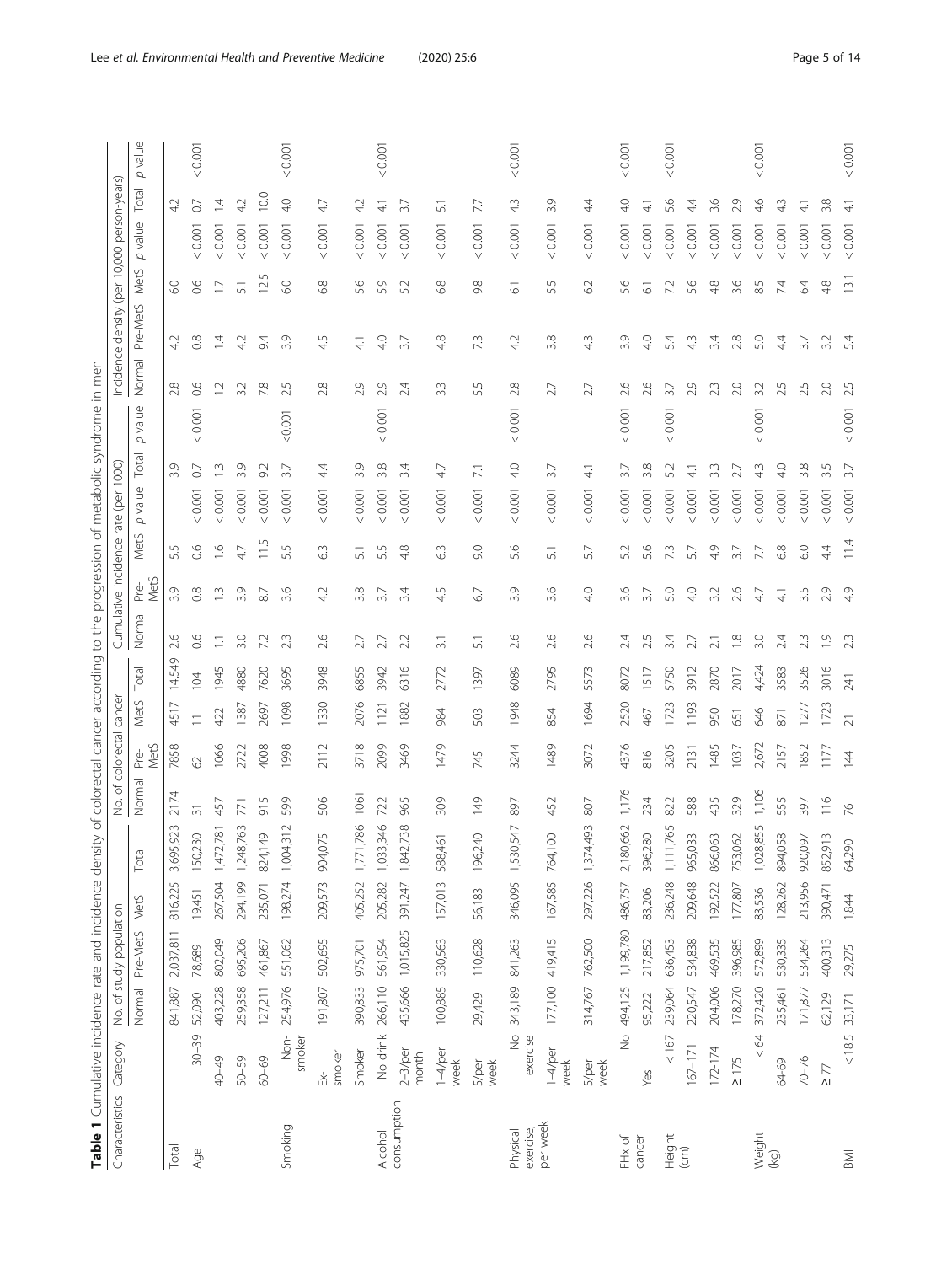| Table 1 Cumulative incidence rate and incidence density of colorectal cancer according to the progression of metabolic syndrome in men (Continued) |                           |         |                         |         |                       |                              |                          |                |                 |                  |                                      |                  |               |                 |                |                                             |                   |           |                 |         |
|----------------------------------------------------------------------------------------------------------------------------------------------------|---------------------------|---------|-------------------------|---------|-----------------------|------------------------------|--------------------------|----------------|-----------------|------------------|--------------------------------------|------------------|---------------|-----------------|----------------|---------------------------------------------|-------------------|-----------|-----------------|---------|
| Characteristics Category                                                                                                                           |                           |         | No. of study population |         |                       |                              | No. of colorectal cancer |                |                 |                  | Cumulative incidence rate (per 1000) |                  |               |                 |                | Incidence density (per 10,000 person-years) |                   |           |                 |         |
|                                                                                                                                                    |                           |         | Normal Pre-MetS MetS    |         | Total                 | Normal                       | MetS<br>Pre-             | MetS Total     |                 | Normal           | MetS<br>Pre-                         | Met <sub>5</sub> | p value Total |                 | p value        | Normal Pre-MetS MetS                        |                   | p value   | Total           | p value |
| (kg/m <sup>2</sup> )                                                                                                                               | 18.5-22.9 445,140 656,729 |         |                         | 83,735  | 1,185,604             | 1,138                        | 2617                     | 572            | 4327            | 2.6              | 4.0                                  | 6.8              | < 0.001       | 3.6             | 27             | 4 <sub>3</sub>                              | 7.4               | 0.0001    | 3.9             |         |
|                                                                                                                                                    | $23.0 - 24.9$             |         | 234,677 621,458         |         | 159,332 1,015,467     | 631                          | 2384                     | 977            | 3992            | 2.7              | 3.8                                  | 2                | < 0.001       | 3.9             | 2.9            | $\frac{4}{1}$                               | 6.6               | < 0.001   | $\overline{42}$ |         |
|                                                                                                                                                    | 25.0-29.9                 |         | 128,038 690,021         |         | 477,677 1,295,736     | 327                          | 2580                     | 2537           | 5444            | 2.6              | 3.7                                  | 5.3              | 0.001         | 42              | 2.7            | 4.0                                         | 5.7               | < 0.001   | 45              |         |
|                                                                                                                                                    | $\geq 30.0$               | 861     | 40,328                  | 93,637  | 134,826               | $\sim$                       | 133                      | 410            | 545             | 2.3              | 3.3                                  | 44               | 10000         | 40              | 2.5            | 3.6                                         | 4.7               | 0.001     | 44              |         |
| Total                                                                                                                                              | < 173                     |         | 287,648 499,111         |         | 154,244 941,003       | 650                          | 1819                     | 886            | 3355            | 23               | 3.6                                  | 5.7              | 0.001         | 3.6             | 2.4<br>0.001   | 3.9                                         | 6.2               | 0.0001    | 3.8             | 0.001   |
| cholesterol<br>(mg/dL)                                                                                                                             | $173 - 194$               | 239,234 | 504,393                 |         | 176,051 919,678       | 615                          | 1886                     | 961            | 3462            | 2.6              | 3.7                                  | 5.5              | 0.001         | 3.8             | 2.8            | 4.0                                         | 5.9               | < 0.001   | $\frac{1}{4}$   |         |
|                                                                                                                                                    | $195 - 218$               | 189,771 | 516,797                 | 210,313 | 916,881               | 530                          | 2,044                    | 159            | 3,733           | 2.8              | 40                                   | 5.5              | < 0.001       | $\frac{1}{4}$   | 3.0            | 4.3                                         | $\overline{6}$ .0 | < 0.001   | $\ddot{4}$      |         |
|                                                                                                                                                    | $\geq 219$                |         | 125,234 517,510         | 275,617 | $\overline{6}$<br>918 | 379                          | 2,109                    |                | 3,999           | 3.0              | $\frac{1}{4}$                        | 5.5              | 0.001         | 44              | 3.3            | 44                                          | 5.9               | 0.001     | 47              |         |
| $\frac{\text{ALT}}{\text{IUL}}$                                                                                                                    | $\frac{8}{5}$             |         | 354,952 530,427         | 94,775  | 54<br>980,1           | 880                          | 2,154                    | 628            | 3,662           | 2.5              | $\frac{1}{4}$                        | 6.6              | 0.001         | 3.7             | 2.7<br>< 0.001 | 44                                          | 7.2               | $<0.001$  | 40              | < 0.001 |
|                                                                                                                                                    | $18 - 24$                 | 241,797 | 549,667                 | 159,960 | 424<br>951,4          | 648                          | 2,144                    | 948            | 3,740           | 2.7              | 3.9                                  | 5.9              | < 0.001       | 3.9             | 2.9            | 42                                          | 64                | < 0.001   | 42              |         |
|                                                                                                                                                    | $25 - 35$                 | 154,775 | 500,574                 | 221,678 | 877,027               | 417                          | 1967                     | 1277           | 3661            | 2.7              | 3.9                                  | 5.8              | < 0.001       | $\overline{42}$ | 2.9            | 4.2                                         | 62                | < 0.001   | 45              |         |
|                                                                                                                                                    | $\geq 36$                 | 90,363  | 457,143                 |         | 339,812 887,318       | 229                          | 1593                     | 1664           | 3486            | 2.5              | 3.5                                  | 4.9              | $<0.001$      | 3.9             | 2.7            | 3.8                                         | 5.3               | $< 0.001$ | 42              |         |
| Hemoglobin<br>(d/dL)                                                                                                                               | $\geq 1$                  | 836,812 | 2,025,415               | 811,497 | 3,724<br>3,67         | 2,153                        | 7,772                    | 476<br>4,      | 14,401          | 2.6              | 3.8                                  | 5.5              | 0.001         | 3.9             | 2.8<br>0.001   | $\frac{1}{4}$                               | 6.0               | < 0.001   | 42              | 0.001   |
|                                                                                                                                                    | $10 - 12$                 | 4,173   | 9,967                   | 3,769   | 17,909                | $\cup$                       | 8                        | $\overline{5}$ | $\frac{10}{10}$ | 3.6              | 6.4                                  | 82               | 0.0001        | $\overline{6}$  | 3.9            | 7.2                                         | 9.4               | < 0.001   | 69              |         |
|                                                                                                                                                    | $\frac{0}{x}$             | 624     | 1,624                   | 623     | 2,87                  | 5                            | $\geq$                   | $\circ$        | 28              | $\frac{8}{2}$    | 10.5                                 | 9.6              | 10000         | 9.8             | 8.8            | 11.9                                        | 11.2              | 10001     | $\Xi$           |         |
| Serum                                                                                                                                              | $rac{15}{5}$              | 815,023 | 1,962,815               | 783,300 | 1,138<br>3,561        | 2,112                        | 7599                     | 4339           | 14,050          | 2.6              | 3.9                                  | 5.5              | 0.001         | 3.9             | 2.8<br>0.001   | 42                                          | 6.0               | $<0.001$  | 43              | 0.001   |
| creatinine<br>$($ mg/dL                                                                                                                            | $\frac{5}{1}$             | 26,813  | 74,886                  | 32,883  | 582<br>134,5          | 5                            | 259                      | 178            | 498             | $2.\overline{3}$ | 3.5                                  | 5.4              | 0.0001        | 3.7             | 2.4            | 3.7                                         | 5.8               | < 0.001   | $\frac{1}{2}$   |         |
| MetS metabolic syndrome, FHx family history, BMI body mass index,                                                                                  |                           |         |                         |         |                       | ALT alanine aminotransferase |                          |                |                 |                  |                                      |                  |               |                 |                |                                             |                   |           |                 |         |

Lee et al. Environmental Health and Preventive Medicine (2020) 25:6 Page 6 of 14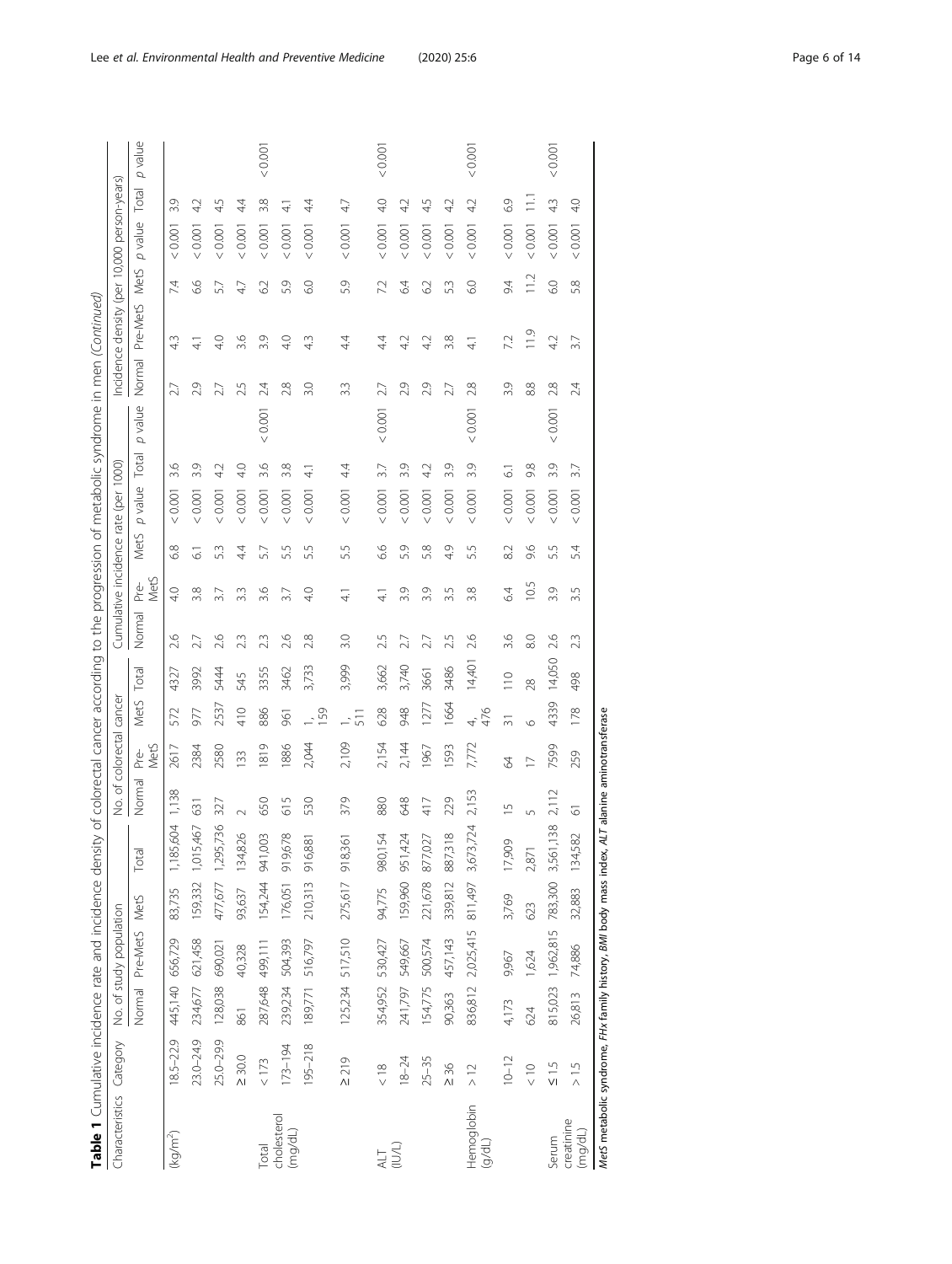<span id="page-6-0"></span>

| Table 2 Cumulative incidence rate and incidence den |                         |           |                         |         | $\sigma$<br>sity | colorectal cancer according            |                 |                |          |                      |                        |                |                          | to the progression of metabolic syndrome in women |                  |                  |                                             |                   |         |
|-----------------------------------------------------|-------------------------|-----------|-------------------------|---------|------------------|----------------------------------------|-----------------|----------------|----------|----------------------|------------------------|----------------|--------------------------|---------------------------------------------------|------------------|------------------|---------------------------------------------|-------------------|---------|
| Characteristics                                     | Category                |           | No. of study population |         |                  | ₻<br>δ.                                | colorectal      | cancer         |          | Cumulative incidence |                        |                | 1000<br>rate (per        |                                                   |                  |                  | Incidence density (per 10,000 person-years) |                   |         |
|                                                     |                         | Normal    | Pre-MetS                | MetS    | eta              | Normal                                 | MetS<br>ە<br>Pr | MetS           | Total    | Normal               | MetS<br>Pré-           | σ<br>MetS      | Total<br>value           | value<br>$\sigma$                                 | MetS<br>Normal   | MetS             | value<br>$\sigma$                           | $\sigma$<br>Total | value   |
| Total                                               |                         | 1,016,532 | 1,320,685               | 332,269 | 2,669,486        | 2119                                   | 3827            | 1493           | 7439     | $\overline{\sim}$    | 4.<br>2.9              | 5              | 2.8                      | 2.2                                               | $\overline{3.1}$ | 4.8              |                                             | 3.0               |         |
| Age                                                 | $30 - 39$               | 44,462    | 24,310                  | 1909    | 70,681           | 29                                     | ₫               |                | 4        | 5                    | 66                     | 0.5            | 0.6<br>< 0.001           | $\overline{0}$<br>0.001                           | 66               | $\frac{6}{2}$    | 0.001                                       | $\circ$           | 0.001   |
|                                                     | 40-49                   | 355,151   | 277,454                 | 33,864  | 666,469          | 363                                    | 323             | $\frac{6}{4}$  | 732      | ₽                    | $\overline{12}$        | $\bar{4}$      | 0.001                    | Ξ                                                 | $\Xi$            | $\frac{5}{1}$    | < 0.001                                     | Ņ                 |         |
|                                                     | 50-59                   | 424,813   | 555,494                 | 114,030 | 1,094,337        | 1030                                   | 1464            | 416            | 2910     | 24                   | 2.6                    | 3.6            | 27<br>0.001              | 2.6                                               | 2.8              | 3.9              | < 0.001                                     | 29                |         |
|                                                     | $60 - 69$               | 192,106   | 463,427                 | 182,466 | 837,999          | 697                                    | 2026            | 1030           | 3753     | 3.6                  | 4.                     | 5.6            | 5<br>4<br>0.001          | 3.9                                               | 47               | 6.0              | 0.001                                       | 4.8               |         |
| Smoking                                             | $\frac{1}{2}$<br>smoker | 958,586   | 1,249,613               | 312,149 | 2,520,348        | 1,997                                  | 3581            | 393            | 6971     | ಸ                    | 4<br>2.9               | $\overline{5}$ | ∞<br>$\sim$<br>10000     | 22<br>0.001<br>$\vee$                             | $\overline{3}$ . | 4.8              | 0.001<br>$\vee$                             | 3.0               | 0.001   |
|                                                     | Ex-smoker               | 20,223    | 21,067                  | 5,102   | 46,392           | $\overline{4}$                         | $\odot$         | 23             | 137      | 22                   | 4.<br>$3.\overline{3}$ | ŋ              | 3.0<br>0.001             | 24                                                | 3.5              | 4.8              | < 0.001                                     | 3.2               |         |
|                                                     | Smoker                  | 31,594    | 42,661                  | 13,015  | 87,270           |                                        | 155             | 89             | 294      | $\sim$<br>22         | ب                      | 5.2            | 34<br>< 0.001            | 24                                                | 3.9              | $\circ$<br>ட்    | < 0.001                                     | 3.6               |         |
| Alcohol                                             | No drink                | 695,610   | 956,081                 | 255,189 | ,906,880         | 1,460                                  | 2792            | 1167           | 5419     | $\sim$<br>ಸ          | $\circ$                | 4.6            | 28<br>0.001              | 23<br>< 0.001                                     | $\overline{3.1}$ | $\sigma$<br>4.   | < 0.001                                     | 3.0               | < 0.001 |
| consumption                                         | $2-3$ /per<br>month     | 267,878   | 291,847                 | 58,767  | 618,492          | 549                                    | 816             | 245            | 1610     | 2.0                  | 2.8                    | 4.2            | 2.6<br>0.001             | 2.2                                               | 3.0              | $\sqrt{ }$<br>4. | < 0.001                                     | 2.8               |         |
|                                                     | $1-4$ /per<br>week      | 30,509    | 41,508                  | 9,949   | 81,966           | $\frac{1}{6}$                          | 132             | $\overline{4}$ | 250      | 25                   | 3.2                    | 42             | $\overline{31}$<br>10000 | 27                                                | 3.4              | 5<br>4           | 0.0001                                      | ೫                 |         |
|                                                     | 5/per week              | 8,547     | 13,865                  | 3,936   | 26,348           | $\mathop{}_{\textstyle \sim}^{\infty}$ | $\overline{4}$  |                | 77       | $\overline{c}$       | 3.0                    | 43             | O)<br>$\sim$<br>0.001    | 23                                                | 3.3              | 46               | 0.0001                                      | $\overline{31}$   |         |
| Physical                                            | No exercise             | 529,972   | 692,901                 | 179,742 | ,402,615         | 1092                                   | 1998            | $\infty$       | -28<br>9 | N<br>ಸ               | $\circ$                | 4.3            | 2.8<br>0.001             | 22<br>0.001<br>$\vee$                             | $\overline{3}$ . | 4.               | < 0.001                                     | 3.0               | 0.00    |
| per week<br>exercise,                               | $1-4$ /per<br>week      | 191,856   | 241,698                 | 59,221  | 492,775          | 412                                    | 721             | 270            | 1403     | ಸ                    | 3.0                    | 4.6            | 2.8<br>< 0.001           | 23                                                | 3.2              | $\circ$<br>4.    | < 0.001                                     | $\overline{31}$   |         |
|                                                     | <b>S/per week</b>       | 288,778   | 379,098                 | 91,511  | 759,387          | 611                                    | 1092            | 432            | 2135     | ಸ                    | 2.9                    | 47             | $\sim$<br>< 0.001        | 23                                                | $\overline{3}$ . | 51               | < 0.001                                     | 30                |         |
| FHx of cancer                                       | $\frac{1}{2}$           | 554,083   | 725,060                 | 189,415 | ,468,558         | 1,103                                  | 2069            | 854            | 4026     | 20                   | 4.<br>2.9              | ŋ              | $\sim$<br>0.001          | $\overline{c}$<br>0.001<br>$\vee$                 | $\overline{31}$  | $\infty$<br>4.   | 0.001                                       | 2.9               | 0.001   |
|                                                     | Yes                     | 121,122   | 147,564                 | 34,493  | 303,179          | 297                                    | 41              | $\bar{7}4$     | 912      |                      | 3.0                    | 5.0            | S.G<br>10000             | 26                                                | 3.2              | 54               | 0.001                                       | 3.2               |         |
| Height                                              | 154                     | 264,445   | 431,540                 | 124,997 | 820,982          | 628                                    | 1419            | 613            | 2657     | 24                   | r.                     | 4.9            | 32<br>0.001              | 25<br>0.001                                       | 3.5              | 5.2              | < 0.001                                     | 3.5               | 0.001   |
| $\widehat{E}$                                       | 154-156                 | 210,014   | 285,243                 | 73,169  | 568,426          | 458                                    | 873             | 360            | 1691     | 21                   | 4.0                    | 5.7            | ্র<br>0.001              | 23                                                | $3.\overline{3}$ | 53               | 0.001                                       | 3.2               |         |
|                                                     | $157 - 160$             | 285,846   | 344,154                 | 80,677  | 710,677          | 606                                    | 946             | 302            | 1854     | ಸ                    | 3.2                    | 4.9            | ന്<br>0.001              | 23                                                | 2.9              | 40               | 0.001                                       | 2.8               |         |
|                                                     | $\geq 161$              | 256,227   | 259,748                 | 53,426  | 569,401          | 427                                    | 589             | $\frac{8}{2}$  | 234      | ≌                    | 2.6                    | 3.7            | < 0.001                  | $\frac{8}{1}$                                     | 2.4              | 4.               | 0.001                                       | 23                |         |
| Weight (kg)                                         | $< 52$                  | 413,406   | 340,565                 | 29,049  | 783,020          | 770                                    | 943             | $\overline{N}$ | 1834     | $\bar{0}$            | 23                     | 42             | 0.001                    | 2.0<br>0.001                                      | 3.0              | 4.5              | 0.0001                                      | ∽.                | 0000    |
|                                                     | $52 - 55$               | 255,743   | 285,512                 | 38,948  | 580,203          | 542                                    | 806             | $\overline{z}$ | 522      |                      | 0.                     | 45             | < 0.001                  | 23                                                | 3.0              | 4.8              | < 0.001                                     | 2.8               |         |
|                                                     | 56-61                   | 245,247   | 375,870                 | 83,951  | 705,068          | 578                                    | 1127            | 377            | 2082     | 21                   | L,                     | 45             | S.O<br>0.001             | 25                                                | 3.2              | 4.8              | 0.001                                       | 33                |         |
|                                                     | $\geq 62$               | 102,136   | 318,738                 | 180,321 | 601,195          | 229                                    | 951             | 821            | 2001     | 22                   | $\overline{0}$         | 4.6            | $\infty$<br>< 0.001      | 24                                                | 3.2              | ᡡ<br>4           | < 0.001                                     | 3.6               |         |
| BMI (kg/m <sup>2</sup> )                            | $<18.5$                 | 69,872    | 34,585                  | 1,015   | 105,472          | 113                                    | 89              | 4              | 86       | 으                    | 3.3                    | 3.9            | œ.<br>0.001              | $<0.001$                                          | $\overline{2.1}$ | 43               | < 0.001                                     | $\overline{0}$    | 0.001   |
|                                                     | $18.5 - 22.9$           | 650,264   | 583,930                 | 51,625  | ,285,819         | 1,270                                  | 1518            | 203            | 2991     |                      | $\sim$<br>2.2          | Q,             | 0.001                    |                                                   | 2.8              | 4.               | < 0.001                                     | 5                 |         |
|                                                     | 23.0-24.9               | 199,271   | 340,173                 | 69,405  | 508,849          | 488                                    | 1055            | 309            | 1852     | 24                   | 4                      | 45             | 3.0<br>0.001             | 26                                                | $\overline{3.3}$ | 4.8              | < 0.001                                     | 33                |         |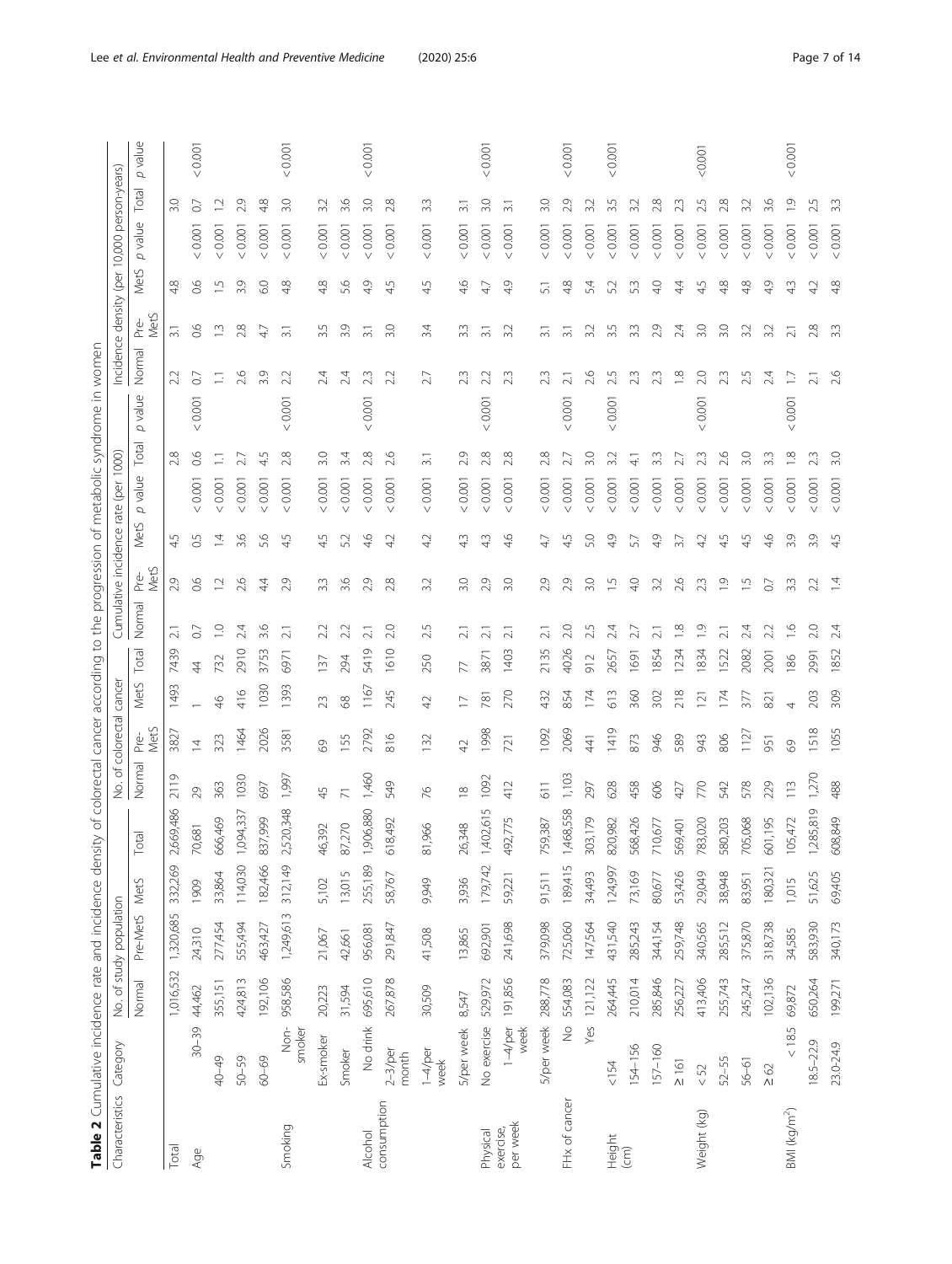| Table 2 Cumulative incidence rate and incidence density of colorectal cancer according to the progression of metabolic syndrome in women (Continued) |               |                 |                         |         |           |          |                          |      |       |                                      |                          |      |               |                 |         |                                             |                          |      |                |                  |
|------------------------------------------------------------------------------------------------------------------------------------------------------|---------------|-----------------|-------------------------|---------|-----------|----------|--------------------------|------|-------|--------------------------------------|--------------------------|------|---------------|-----------------|---------|---------------------------------------------|--------------------------|------|----------------|------------------|
| Characteristics Category                                                                                                                             |               |                 | No. of study population |         |           |          | No. of colorectal cancer |      |       | Cumulative incidence rate (per 1000) |                          |      |               |                 |         | Incidence density (per 10,000 person-years) |                          |      |                |                  |
|                                                                                                                                                      |               | Normal          | Pre-MetS MetS           |         | Total     | Normal   | MetS<br>Pré-             | Met5 | Total | Normal                               | Met <sub>5</sub><br>Pre- | Met5 | p value Total |                 | p value | Normal                                      | Met <sub>S</sub><br>Pre- | Met5 | p value        | p value<br>Total |
|                                                                                                                                                      | 25.0-29.9     | 95,519          | 328,761                 | 164,397 | 588,677   | 242      | 1083                     | 770  | 2095  | 2.5                                  | $\overline{0}$           | 47   | 0.001         | 3.6             |         | ä                                           | 3.5                      | 5.0  | 3.8<br>0.001   |                  |
|                                                                                                                                                      | $\geq 30.0$   | 1,606           | 33,236                  | 45,827  | 80,669    | O        | 102                      | 207  | 315   | 3.7                                  | $\approx$                | 4.5  | 10000         | 3.9             |         | 40                                          | 3.3                      | 4.8  | 4.2<br>0.001   |                  |
| Total                                                                                                                                                |               | $< 171$ 297,122 | 339,711                 | 56,297  | 693,130   | 506      | 699                      | 218  | 1423  |                                      | $\supseteq$              | 3.9  | 0.001         | $\overline{21}$ | < 0.001 | $\frac{8}{10}$                              | $\overline{42}$<br>22    |      | 22<br>0.001    | < 0.001          |
| cholesterol<br>(mg/dL)                                                                                                                               | 171-192       | 285,233         | 308,510                 | 65,401  | 659,144   | 528      | 852                      | 289  | 1669  | $\overline{0}$                       |                          | 44   | 10001         | 2.5             |         | 2.0                                         | 47<br>3.0                |      | 27<br>< 0.001  |                  |
|                                                                                                                                                      | $193 - 217$   | 250,903         | 323,283                 | 84,889  | 659,075   | 598      | 1033                     | 382  | 2013  | 24                                   | $\infty$                 | 45   | 0.001         | $\overline{31}$ |         | 2.6                                         | 3.4                      | 48   | 33<br>0.001    |                  |
|                                                                                                                                                      | $\geq 218$    | 183,274         | 349,181                 | 125,682 | 658,137   | 487      | 1243                     | 604  | 2334  | 27                                   | $\overline{4}$           | 4.8  | 10000         | 3.5             |         | 2.8                                         | 52<br>3.8                |      | 3.8<br>< 0.001 |                  |
| ALT (IU/L)                                                                                                                                           |               | 13 414,706      | 370,487                 | 39,262  | 824,455   | 752      | 884                      | 158  | 1794  | $\frac{8}{10}$                       | 2.0                      | 40   | 0.001         | 2.2             | < 0.001 | $\overline{0}$                              | 43<br>2.6                |      | 23<br>< 0.001  | 0.001            |
|                                                                                                                                                      | $13 - 15$     | 219,168         | 259,979                 | 43,677  | 522,824   | 453      | 754                      | 183  | 1390  |                                      | $\overline{1}$           | 42   | 0.001         | 27              |         | 22                                          | 45<br>ಸ                  |      | 2.8<br>0.001   |                  |
|                                                                                                                                                      | $16 - 21$     | 230,941         | 354,345                 | 88,877  | 674,163   | 554      | 1094                     | 407  | 2055  | 24                                   | $\leq$                   | 4.6  | 10000         | 3.0             |         | 2.6                                         | 4.9<br>33                |      | 33<br>0.001    |                  |
|                                                                                                                                                      | $\geq$ 22     | 151,717         | 335,874                 | 160,453 | 648,044   | 360      | 1095                     | 745  | 2200  | 24                                   | Ξ                        | 46   | 0.001         | 3.4             |         | 2.5                                         | 3.5                      | 5.0  | 3.6<br>0.001   |                  |
| Hemoglobin                                                                                                                                           | $\frac{1}{2}$ | 986,791         | 1,281,381 325,615       |         | 2,593,787 | 2,060    | 3742                     | 1464 | 7266  | $\overline{21}$                      | $\overline{6}$           | 4.5  | 0.001         | 2.8             | < 0.001 | .<br>M<br>22                                | 4.8                      |      | 3.O<br>< 0.001 | 0.001            |
| (d/dL)                                                                                                                                               | $8 - 10$      | 25,669          | 32,557                  | 5,620   | 63,846    | 5        | 74                       | 25   | 150   | 20                                   | $\leq$                   | 44   | 0.001         | 23              |         |                                             | 4.8<br>2.4               |      | 2.5<br>0.001   |                  |
|                                                                                                                                                      | $\frac{8}{x}$ | 4,005           | 6,650                   | 1,005   | 11,660    | $\infty$ |                          | 4    | 23    | 2.0                                  | $\overline{C}$           | 40   | 0.001         | 2.0             |         |                                             | 43<br>$\frac{8}{1}$      |      | ಸ<br>< 0.001   |                  |
| Serum                                                                                                                                                | $\frac{5}{5}$ | 999,732         | 1,298,976 326,608       |         | 2,625,316 | 2,090    | 3774                     | 1466 | 7330  |                                      | $\frac{0}{1}$            | 4.5  | 0.001         | 2.8             | 0.001   | $\sim$<br>22                                |                          | 4.8  | 3.O<br>0.001   | < 0.001          |
| creatinine<br>(mq/dL)                                                                                                                                | $\frac{5}{1}$ | 16,732          | 21,632                  | 5,649   | 44,013    | 29       | SS                       | 27   | 109   | $\overline{1}$                       | m.                       | 4.8  | 10000         | 2.5             |         | $\overline{\circ}$                          | 5<br>2.6                 |      | 27<br>< 0.001  |                  |
| MetS metabolic syndrome, FHx family history, BMI body mass index, ALT alanine aminotransferase                                                       |               |                 |                         |         |           |          |                          |      |       |                                      |                          |      |               |                 |         |                                             |                          |      |                |                  |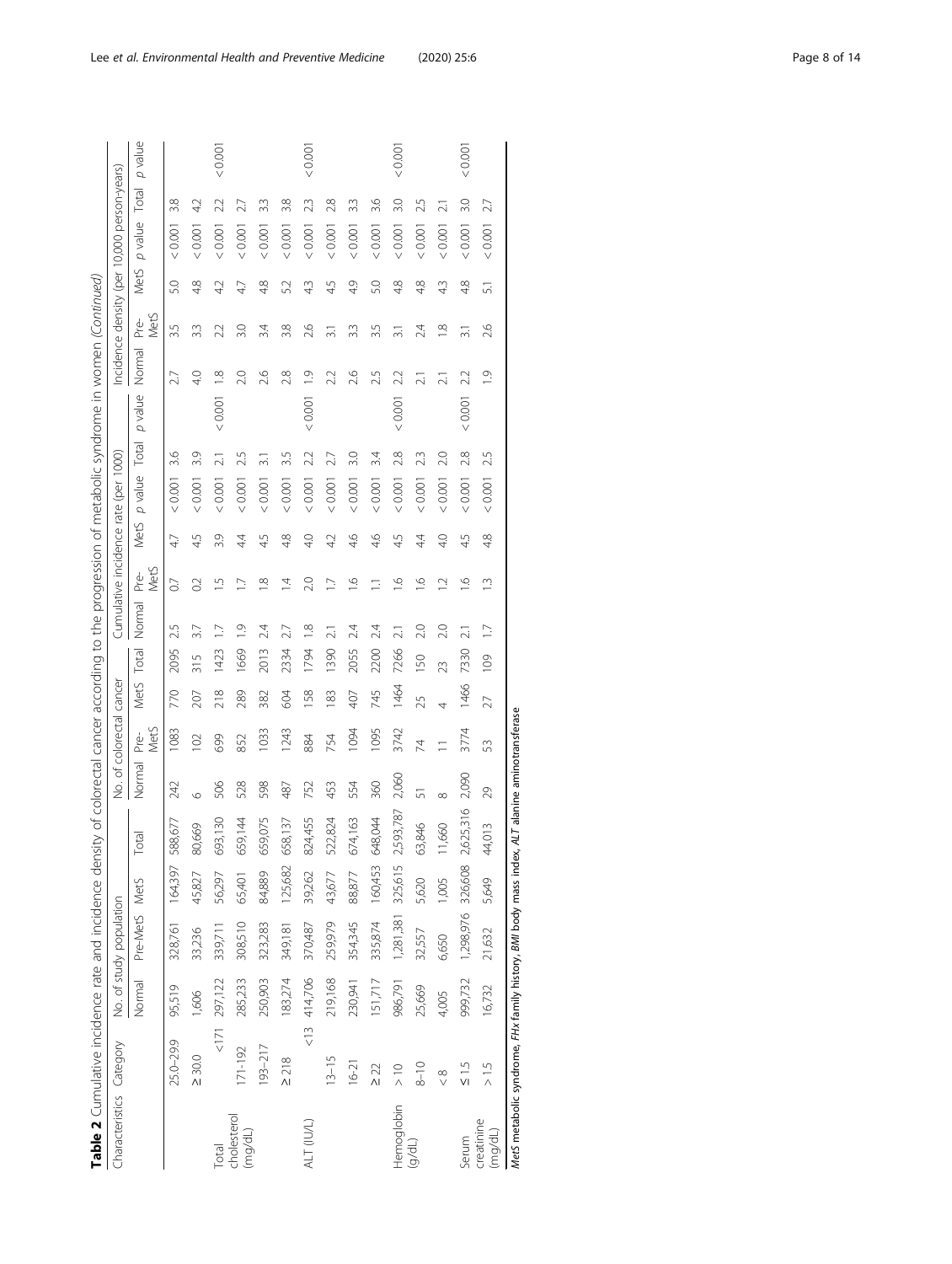| l                                                        |
|----------------------------------------------------------|
|                                                          |
|                                                          |
| i                                                        |
| ׇ֖֚֠֕֕<br>١                                              |
| ļ<br>ׇ֚֘֝֕<br>j                                          |
| ţ                                                        |
|                                                          |
| İ<br>$\epsilon$<br>ś                                     |
| $\overline{\phantom{a}}$<br>١<br>$\frac{1}{2}$<br>ī<br>5 |
| ć<br>ï                                                   |
| Ş                                                        |
|                                                          |
| ŗ<br>Ó<br>١                                              |
| Ĭ<br>i                                                   |
| i<br>ś                                                   |
| í<br>l<br>čκ                                             |
| ١<br>ì                                                   |
| I                                                        |
| ׇ֖֖֖֖֖֧ׅ֧֚֚֚֚֚֚֚֚֚֚֚֚֚֚֚֚֚֚֚֚֚֚֚֚֚֚֚֚֬֝֝֓֞               |
| í                                                        |
| $\overline{\phantom{a}}$<br>ŧ<br>i                       |
| ì<br>١                                                   |
| i<br>j<br>Ŧ                                              |
| d<br>j<br>ׇ֚֚֘֝֝                                         |
| i<br>j<br>1<br>ì<br>į                                    |
| i<br>i                                                   |
| ļ<br>J<br>٦                                              |
| $\frac{1}{2}$<br>j<br>i<br>Ï                             |
| ļ<br>$\ddot{\phantom{0}}$<br>١                           |
| i<br>ì                                                   |
| $\overline{\phantom{a}}$<br>١                            |
| $\mathfrak{c}$<br>j                                      |
| $\frac{1}{2}$<br>₹<br>۱                                  |
| Ó<br>۱<br>i<br>ì                                         |
| ŗ.<br>$\overline{\phantom{a}}$<br>ç<br>ã<br>j            |
| र<br>र<br>j<br>ׇ֚֘֝֡                                     |
| ׇ֚֓֡֡֡֡֡֡<br>ļ                                           |
| ļ<br>ś                                                   |
|                                                          |
| i                                                        |
| Í                                                        |
| í                                                        |
| Ç                                                        |
|                                                          |
|                                                          |
| Ï<br>١<br>i                                              |
| ï<br>j                                                   |
| ī<br>֚֬֕<br>ׇ֦֡֡֡<br>j<br>ī<br>Ï                         |
| j<br>Ì<br>$\overline{\phantom{a}}$<br>$\overline{a}$     |
| v                                                        |
| ć<br>j<br>l<br>í                                         |
| ć<br>į                                                   |
| í<br>7<br>I                                              |
|                                                          |

<span id="page-8-0"></span>

| Characteristics             | Category         | HR (95% CI)         |                      |                         |                         |                         |                         |
|-----------------------------|------------------|---------------------|----------------------|-------------------------|-------------------------|-------------------------|-------------------------|
|                             |                  | Non-Adjusted        | <sup>a</sup> Model 1 | <b>PModel 2</b>         | <sup>c</sup> Model 3    | <sup>d</sup> Model 4    | e <sub>Model</sub> 5    |
| Metabolic syndrome          | Normal           | Ref.                | Ref.                 | Ref.                    | Ref.                    | Ref.                    | Ref                     |
| (MetS) stage                | Pre-MetS         | (1.43 1.57)<br>1.50 | 1.24 (1.19 1.30)     | 1.22 (1.17 1.28)        | 1.26 (1.19 1.34)        | 1.24 (1.17 1.32)        | 1.25(1.17133)           |
|                             | MetS             | (2.06 2.28)<br>2.16 | 1.58 (1.50 1.66)     | 1.54 (1.46 1.62)        | 1.59 (1.49 1.70)        | 1.54 (1.43 1.65)        | 1.54 (1.43 1.65)        |
| Age                         | $30 - 39$        |                     | Ref.                 | Ref.                    | Ref.                    | Ref.                    | Ref.                    |
|                             | 40-49            |                     | 1.86 (1.53 2.26)     | 2.26)<br>(1.52)<br>1.85 | (1.48)<br>2.39)<br>1.88 | $1.88$<br>(1.48<br>2.40 | (1.48)<br>2.40)<br>1.88 |
|                             | 50-59            |                     | 5.36 (4.42 6.52)     | 5.35 (4.39 6.51)        | 5.31 (4.19 6.73)        | 5.31 (4.20 6.74)        | 5.35 (4.22 6.79)        |
|                             | 09               |                     | 12.49 (10.29 15.16)  | 12.48 (10.26 15.18)     | 12.48 (9.85 15.80)      | 12.52 (9.87 15.89)      | 12.67 (10.00 16.06)     |
| Smoking                     | Non-smoker       |                     |                      | Ref.                    | Ref.                    | Ref.                    | Ref.                    |
|                             | Ex-smoker        |                     |                      | 1.05 (1.00 1.10)        | 1.07 (1.01 1.13)        | 1.07 (1.01 1.13)        | 1.07(1.011.13)          |
|                             | Smoker           |                     |                      | 1.17(1.1212)            | 1.19 (1.13 1.26)        | 1.19 (1.13 1.26)        | 1.19 (1.13 1.25)        |
| Alcohol consumption         | No drink         |                     |                      | Ref.                    | Ref.                    | Ref.                    | Ref.                    |
|                             | $2-3$ /per month |                     |                      | 1.15 (1.01 1.10)        | 1.05 (1.00 1.10)        | 1.05 (1.00 1.11)        | 1.05 (1.00 1.11)        |
|                             | 1-4/per week     |                     |                      | 1.19 (1.13 1.25)        | 1.16 (1.09 1.24)        | 1.16 (1.10 1.24)        | 1.16 (1.10 1.24)        |
|                             | 5/per week       |                     |                      | 1.38 (1.29 1.47)        | 1.40 (1.29 1.51)        | 1.39 (1.29 1.51)        | 1.39 (1.29 1.51)        |
| Physical exercise, per week | No exercise      |                     |                      | Ref.                    | Ref.                    | Ref.                    | Ref.                    |
|                             | 1-4/per week     |                     |                      | 0.97 (0.93 1.02)        | 0.97 (0.97 1.02)        | 0.97 (0.92 1.03)        | 0.97 (0.92 1.03)        |
|                             | 5/per week       |                     |                      | 0.97 (0.94 1.01)        | 0.98 (0.94 1.03)        | 0.99 (0.94 1.04)        | 0.99 (0.94 1.04)        |
| FHx of cancer               | $\frac{6}{2}$    |                     |                      |                         | Ref.                    | Ref.                    | Ref.                    |
|                             | Yes              |                     |                      |                         | 0.99 (0.93 1.05)        | 0.99 (0.93 1.05)        | 0.99 (0.93 1.04)        |
| Hemoglobin (g/dL)           | $\geq$ 12        |                     |                      |                         |                         | Ref                     | Ref                     |
|                             | $10 - 12$        |                     |                      |                         |                         | 1.24 (0.97 1.60)        | 1.24 (0.97 1.59)        |
|                             | $\frac{1}{2}$    |                     |                      |                         |                         | 2.03 (1.24 3.30)        | 2.02 (1.24 3.30)        |
| Serum creatinine            | $\leq 1.5$       |                     |                      |                         |                         | Ref                     | Ref                     |
| (mg/dL)                     | $\geq 1.5$       |                     |                      |                         |                         | 0.92 (0.84 1.02)        | 0.92 (0.84 1.02)        |
| fotal cholesterol (mg/dL)   |                  |                     |                      |                         |                         | 1.02 (1.01 1.03)        | 1.02 (1.01 1.03)        |
| (ALT (IU/L)                 |                  |                     |                      |                         |                         | 1.01 (1.00 1.02)        | 1.01 (1.00 1.02)        |
| Height (cm)                 | $<167$           |                     |                      |                         |                         | Ref                     |                         |
|                             | $167 - 171$      |                     |                      |                         |                         | 0.98 (0.93 1.04)        |                         |
|                             | $172 - 174$      |                     |                      |                         |                         | 0.95 (0.89 1.01)        |                         |
|                             | $\geq$ 175       |                     |                      |                         |                         | 0.97 (0.90 1.05)        |                         |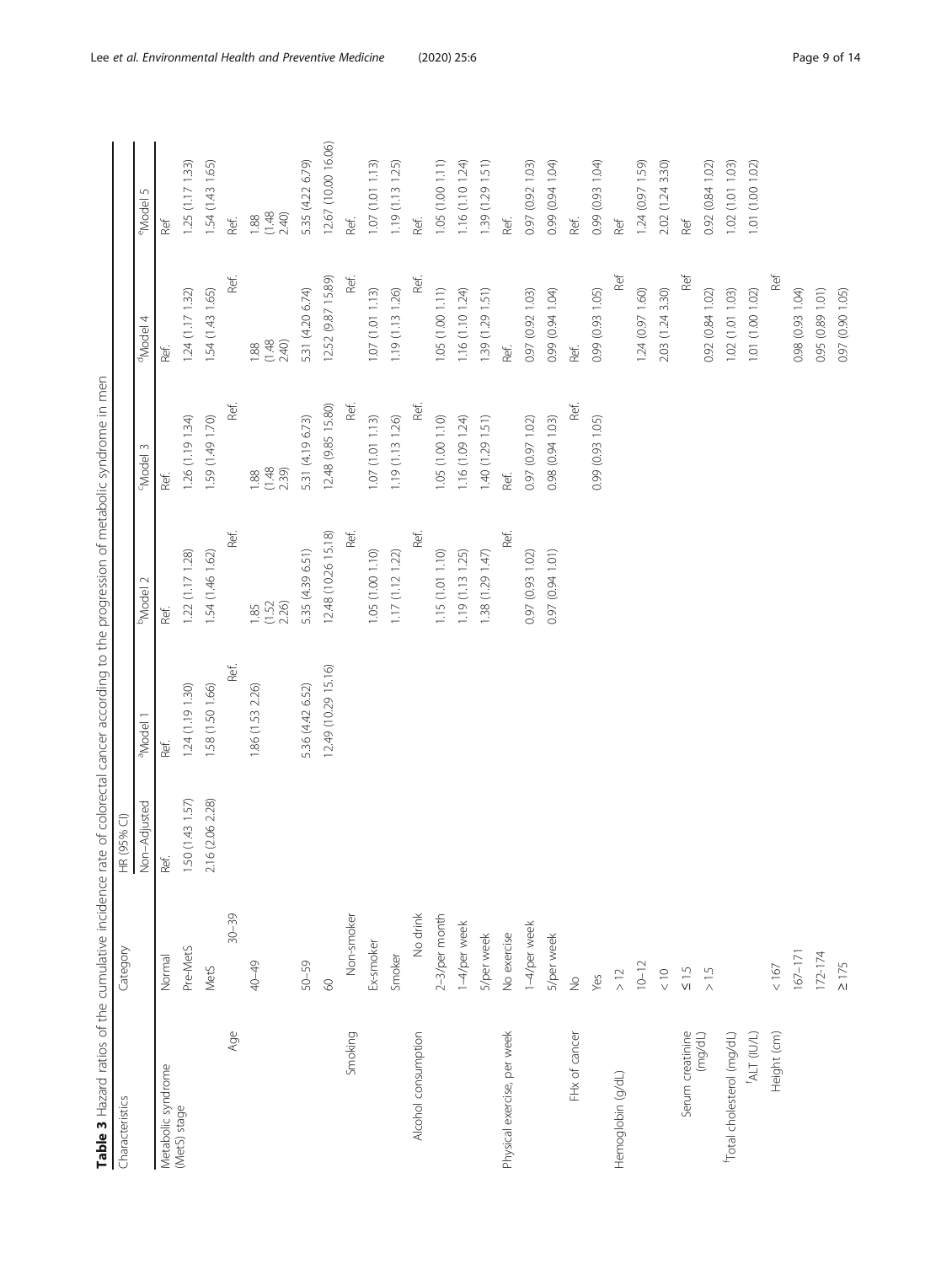| Table 3 Hazard ratios of the cumulative incidence rate of colorectal cancer according to the progression of metabolic syndrome in men (Continued)                                                                                                                                                                                                                                                                                                                                                                                                                                                                                                                                                                 |             |               |                      |                                                                                                                                                                      |                 |                      |                  |
|-------------------------------------------------------------------------------------------------------------------------------------------------------------------------------------------------------------------------------------------------------------------------------------------------------------------------------------------------------------------------------------------------------------------------------------------------------------------------------------------------------------------------------------------------------------------------------------------------------------------------------------------------------------------------------------------------------------------|-------------|---------------|----------------------|----------------------------------------------------------------------------------------------------------------------------------------------------------------------|-----------------|----------------------|------------------|
| Characteristics                                                                                                                                                                                                                                                                                                                                                                                                                                                                                                                                                                                                                                                                                                   | Category    | HR (95% CI)   |                      |                                                                                                                                                                      |                 |                      |                  |
|                                                                                                                                                                                                                                                                                                                                                                                                                                                                                                                                                                                                                                                                                                                   |             | Non-Adjusted  | <sup>a</sup> Model 1 | <sup>b</sup> Model 2                                                                                                                                                 | <b>EModel 3</b> | <sup>d</sup> Model 4 | eModel 5         |
| Weight (kg)                                                                                                                                                                                                                                                                                                                                                                                                                                                                                                                                                                                                                                                                                                       | < 64        |               |                      |                                                                                                                                                                      |                 | Ref                  |                  |
|                                                                                                                                                                                                                                                                                                                                                                                                                                                                                                                                                                                                                                                                                                                   | 64-69       |               |                      |                                                                                                                                                                      |                 | 1.00 (0.94 1.05)     |                  |
|                                                                                                                                                                                                                                                                                                                                                                                                                                                                                                                                                                                                                                                                                                                   | 70-76       |               |                      |                                                                                                                                                                      |                 | 0.97 (0.91 1.03)     |                  |
|                                                                                                                                                                                                                                                                                                                                                                                                                                                                                                                                                                                                                                                                                                                   | 277         |               |                      |                                                                                                                                                                      |                 | 1.05 (0.98 1.13)     |                  |
| BMI                                                                                                                                                                                                                                                                                                                                                                                                                                                                                                                                                                                                                                                                                                               | < 18.5      |               |                      |                                                                                                                                                                      |                 |                      | 1.11 (0.94 1.32) |
| (kg/m <sup>2</sup> )                                                                                                                                                                                                                                                                                                                                                                                                                                                                                                                                                                                                                                                                                              | 18.5-22.9   |               |                      |                                                                                                                                                                      |                 |                      | Ref.             |
|                                                                                                                                                                                                                                                                                                                                                                                                                                                                                                                                                                                                                                                                                                                   | 23.0-24.9   |               |                      |                                                                                                                                                                      |                 |                      | 0.98 (0.93 1.03) |
|                                                                                                                                                                                                                                                                                                                                                                                                                                                                                                                                                                                                                                                                                                                   | 25.0-29.9   |               |                      |                                                                                                                                                                      |                 |                      | 1.00 (0.95 1.06) |
|                                                                                                                                                                                                                                                                                                                                                                                                                                                                                                                                                                                                                                                                                                                   | $\geq 30.0$ |               |                      |                                                                                                                                                                      |                 |                      | 1.16 (1.04 1.30) |
| Total cholesterol, ALT. These continuous variables were analyzed by increasing 10 units in the original data to improve the readability of the hazard ratio analysis<br>Met5 metabolic syndrome, Ref reference, FHx family history, ALT alanine aminotransferase, BMI body mass index<br><sup>p</sup> Model 2: adjusted for age, smoking, alcohol consumption, and exercise<br><sup>a</sup> Model 4: adjusted for age, smoking, alcohol consumption, exercise,<br><sup>e</sup> Model 5: adjusted for age, smoking, alcohol consumption, exercise,<br>Model 3: adjusted for age, smoking, alcohol consumption, exercise,<br>Values are presented as $\beta$ (95% confidence interval)<br>Model 1: adjusted for age |             | FHx of cancer |                      | FHx of cancer, hemoglobin, serum creatinine, total cholesterol and ALT, hight, weight<br>FHx of cancer, hemoglobin, serum creatinine, total cholesterol and ALT, BMI |                 |                      |                  |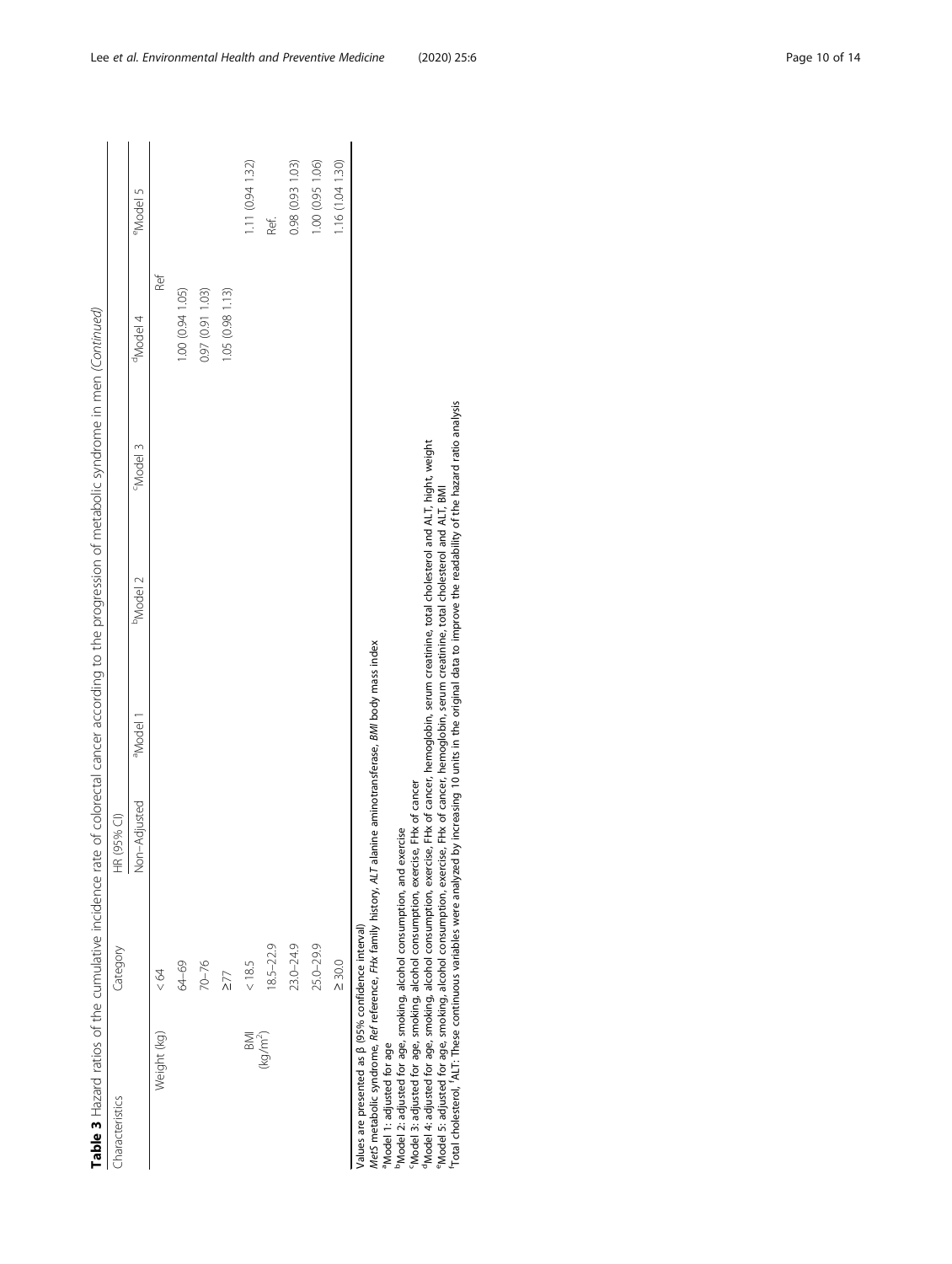| Characteristics                      | Category      | HR (95% CI)      |                      |                      |                      |                      |                      |
|--------------------------------------|---------------|------------------|----------------------|----------------------|----------------------|----------------------|----------------------|
|                                      |               | Non-Adjusted     | <sup>a</sup> Model 1 | <sup>b</sup> Model 2 | <sup>c</sup> Model 3 | <sup>d</sup> Model 4 | <sup>e</sup> Model 5 |
| Metabolic syndrome                   | Normal        | Ref.             | Ref.                 | Ref.                 | Ref.                 | Ref                  | Ref.                 |
| (MetS) stage                         | Pre-MetS      | 1.39 (1.32 1.46) | 1.14 (1.08 1.20)     | 1.13 (1.07 1.19)     | 1.12 (1.05 1.20)     | 1.09 (1.01 1.16)     | 1.09 (1.02 1.17)     |
|                                      | MetS          | 2.15 (2.01 2.30) | 1.50 (1.40 1.61)     | 1.49 (1.39 1.59)     | 1.52 (1.40 1.66)     | 1.39 (1.26 1.52)     | 1.39 (1.26 1.53)     |
| Age                                  | 30-39         |                  | Ref.                 | Ref.                 | Ref.                 | Ref.                 | Ref.                 |
|                                      | 40-49         |                  | 1.74 (1.28 2.36)     | 1.77 (1.30 2.41)     | 1.66 (1.15 2.40)     | 1.62 (1.12 2.34)     | 1.64 (1.13 2.37)     |
|                                      | 50-59         |                  | 4.03 (2.99 5.43)     | 4.19 (3.10 5.66)     | 3.89 (2.71 5.59)     | 3.71 (2.58 5.33)     | 3.76 (2.62 5.40)     |
|                                      | 60            |                  | 6.38 (4.74 8.60)     | 6.74 (4.99 9.12)     | 6.37 (4.44 9.15)     | 5.97 (4.15 8.60)     | 6.04 (4.20 8.68)     |
| Smoking                              | Non-smoker    |                  |                      | Ref.                 | Ref.                 | Ref.                 | Ref.                 |
|                                      | Ex-smoker     |                  |                      | 1.25 (1.06 1.49)     | 1.32 (1.08 1.60)     | 1.31 (1.07 1.59)     | 1.32 (1.08 1.60)     |
|                                      | Smoker        |                  |                      | 1.25 (1.10 1.41)     | 1.23 (1.06 1.43)     | 1.23 (1.06 1.43)     | 1.23 (1.06 1.43)     |
| Alcohol consumption                  | No drink      |                  |                      | Ref.                 | Ref.                 | Ref.                 | Ref.                 |
|                                      | 2-3/per month |                  |                      | 1.11(1.051.18)       | 1.12 (1.05 1.21)     | 1.12(1.051.21)       | 1.12 (1.05 1.20)     |
|                                      | 1-4/per week  |                  |                      | 1.20 (1.05 1.36)     | 1.13 (0.96 1.33)     | 1.13 (0.96 1.33)     | 1.13 (0.96 1.33)     |
|                                      | 5/per week    |                  |                      | 0.99(0.791.24)       | 1.07 (0.82 1.40)     | 1.07 (0.82 1.40)     | 1.07 (0.82 1.40)     |
| Physical exercise, per week          | No exercise   |                  |                      | Ref.                 | Ref.                 | Ref.                 | Ref.                 |
|                                      | 1-4/per week  |                  |                      | 1.04 (0.98 1.10)     | 1.03 (0.96 1.11)     | 1.03 (0.96 1.11)     | 1.03 (0.96 1.12)     |
|                                      | 5/per week    |                  |                      | 0.96(0.911.01)       | $0.96$ $(0.89 1.02)$ | 0.95(0.891.02)       | 0.96 (0.90 1.02)     |
| FHx of cancer                        | No            |                  |                      |                      | Ref.                 | Ref.                 | Ref.                 |
|                                      | Yes           |                  |                      |                      | 1.09 (1.01 1.17)     | 1.09 (1.01 1.17)     | 1.09 (1.01 1.17)     |
| Hemoglobin                           | >10           |                  |                      |                      |                      | Ref                  | Ref                  |
| (g/dL)                               | $8 - 10$      |                  |                      |                      |                      | 1.15 (0.94 1.40)     | 1.15 (0.94 1.40)     |
|                                      | $< 8$         |                  |                      |                      |                      | 0.91(0.551.51)       | $0.90$ $(0.54$ 1.50) |
| Serum creatinine                     | $\leq 1.5$    |                  |                      |                      |                      | Ref                  | Ref                  |
| (mg/dL)                              | > 1.5         |                  |                      |                      |                      | $0.92$ $(0.75$ 1.13) | $0.92$ $(0.75$ 1.13) |
| eTotal cholesterol(mg/dL)            |               |                  |                      |                      |                      | 1.03 (1.01 1.04)     | 1.03 (1.01 1.04)     |
| <sup>f</sup> ALT (IU/L)              |               |                  |                      |                      |                      | 1.00 (0.99 1.02)     | 1.00 (0.99 1.02)     |
| Height (cm)                          | < 154         |                  |                      |                      |                      | Ref                  |                      |
|                                      | 154-156       |                  |                      |                      |                      | 1.05 (0.97 1.13)     |                      |
|                                      | $157 - 160$   |                  |                      |                      |                      | $0.91$ $(0.88 1.03)$ |                      |
|                                      | ≥161          |                  |                      |                      |                      | $0.94$ $(0.85 1.03)$ |                      |
| Weight (kg)                          | < 52          |                  |                      |                      |                      | Ref                  |                      |
|                                      | $52 - 55$     |                  |                      |                      |                      | 1.03 (0.94 1.12)     |                      |
|                                      | $56 - 61$     |                  |                      |                      |                      | 1.09 (1.01 1.19)     |                      |
|                                      | $\geq 62$     |                  |                      |                      |                      | 1.18 (1.08 1.29)     |                      |
| $\mathrm{eBMI}$ (kg/m <sup>2</sup> ) | < 18.5        |                  |                      |                      |                      |                      | 1.01 (0.84 1.22)     |
|                                      | $18.5 - 22.9$ |                  |                      |                      |                      |                      | Ref                  |
|                                      | $23.0 - 24.9$ |                  |                      |                      |                      |                      | 1.09 (1.01 1.17)     |
|                                      | $25.0 - 29.9$ |                  |                      |                      |                      |                      | 1.13 (1.05 1.22)     |
|                                      | $\geq$ 30.0   |                  |                      |                      |                      |                      | 1.20 (1.03 1.39)     |

<span id="page-10-0"></span>Table 4 Hazard ratios of the cumulative incidence rate of colorectal cancer according to the progression of metabolic syndrome in women

Values are presented as β (95% confidence interval)

MetS metabolic syndrome, Ref reference, FHx family history, ALT alanine aminotransferase, BMI body mass index

Model 1: adjusted for age

<sup>b</sup>Model 2: adjusted for age, smoking, alcohol consumption, and exercise

Model 3: adjusted for age, smoking, alcohol consumption, exercise, FHx of cancer<br><sup>d</sup>Model 4: adjusted for age, smoking, alcohol consumption, exercise, FHx of cancer, hemoglobin, serum creatinine, total cholesterol and ALT, Model 5: adjusted for age, smoking, alcohol consumption, exercise, FHx of cancer, hemoglobin, serum creatinine, total cholesterol and ALT, BMI f Total cholesterol, <sup>f</sup> ALT: These continuous variables were analyzed by increasing 10 units in the original data to improve the readability of the hazard ratio analysis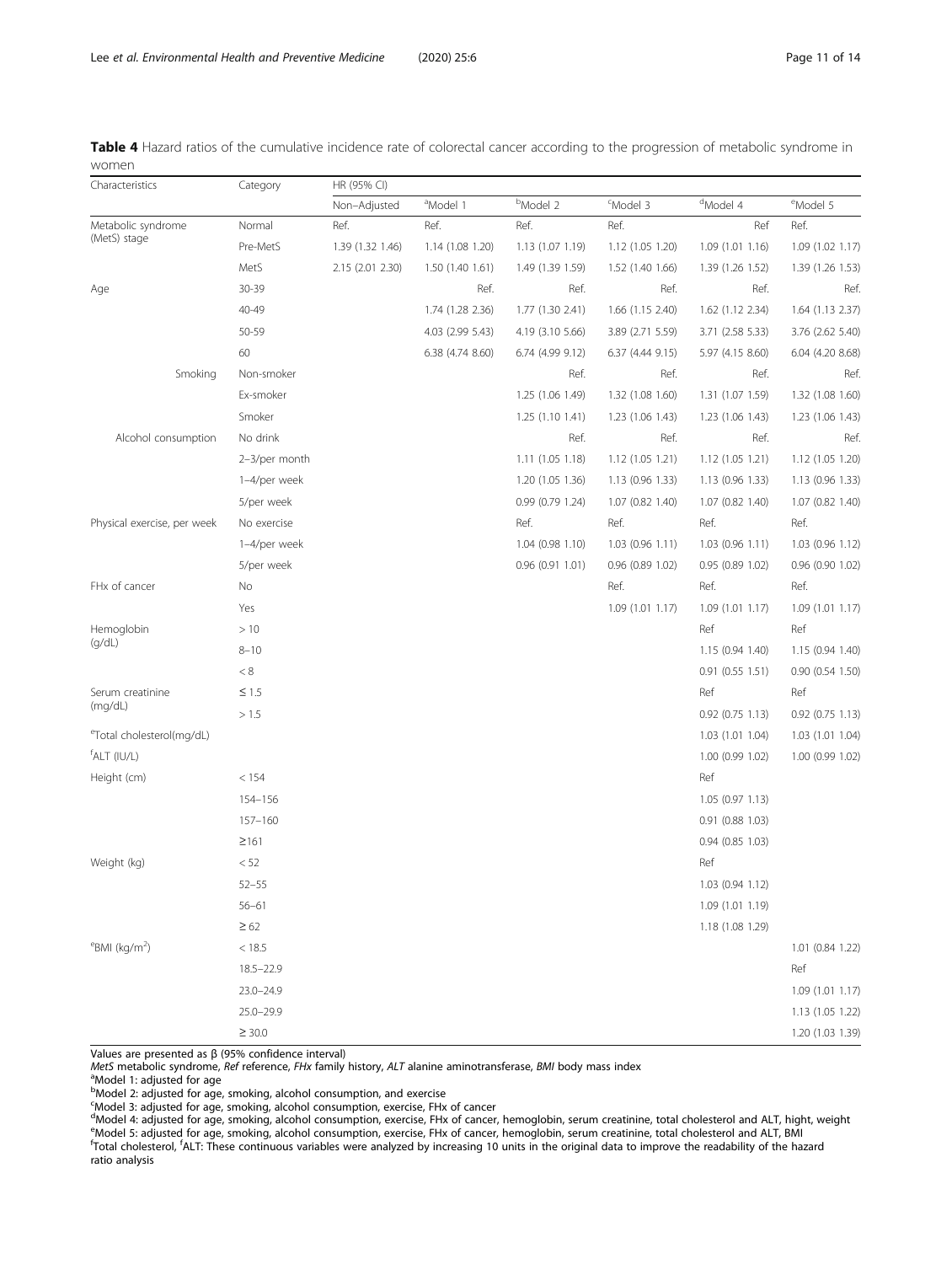In this study, pre-MetS group had a 25% higher risk of CRC and MetS group had a 54% higher risk of CRC than Normal group in men based on the full adjustment model, and pre-MetS group had a 9% higher risk of CRC and MetS group had a 39% higher risk of CRC than Normal group in women. The risk of Mets on incidence of CRC was slightly higher in men than in women, and all were significant.

However, some previous studies showed different risk ratios by gender  $[10, 12, 31, 32]$  $[10, 12, 31, 32]$  $[10, 12, 31, 32]$  $[10, 12, 31, 32]$  $[10, 12, 31, 32]$  $[10, 12, 31, 32]$  $[10, 12, 31, 32]$  $[10, 12, 31, 32]$  $[10, 12, 31, 32]$ . The reason for this is difference in the number of study subjects, study design, and fundamental biological differences between males and females. Although this study showed the positive association between MetS and the incidence of CRC, further investigation is needed as to the question of how men and women may be affected by metabolic abnormalities in terms of CRC risk [[13](#page-12-0)].

Lifestyle has been known to be a major factor associated with CRC, and it is known that the risk of cancer gradually decreases if healthy lifestyles are practiced in stages [\[33\]](#page-12-0). This study found that drinking alcohol and smoking were related to the risk of CRC. Other studies also shown that smoking [\[34](#page-12-0)] and drinking alcohol have carcinogenic effects and promote cancer, especially in the case of drinking alcohol, moderate amounts of drinking alcohol can lead to an increase in CRC [\[35](#page-12-0)]. Education programs for lifestyle improvements should be conducted to reduce the incidence of colorectal cancer [\[36](#page-12-0)]. It has been suggested as an effective way to raise awareness, knowledge, and screening rate for colorectal cancer screening [[37,](#page-12-0) [38](#page-13-0)].

There are some studies [\[39](#page-13-0)–[41\]](#page-13-0) that consider height in the analysis as risk factors for colorectal cancer, and the results of the analysis are also reported to be significant. Based on these similar previous studies, this study considered the relationship between height and colorectal cancer but found no significant correlation. There was also no significant association between weight and colorectal cancer.

Previous studies of Asian races have limits, such as a lack of representativeness or only a few variables were examined. Our study identified MetS as a risk factor for CRC after adjusting for various variables and determined the magnitude of the risk using national health checkup and insurance claims data in Korea. Because there are ethnic differences in the relationship between MetS and cancer [\[13](#page-12-0), [25](#page-12-0), [42\]](#page-13-0), the presentation of risk ratios for Asians using large data and long follow-up period sets is a significant research achievement. Study on the relationship between metabolic and disease occurrence for Asian races [[43\]](#page-13-0) should be conducted and other approaches to mitigate health risks need to be reviewed [[44\]](#page-13-0). In addition, this study has some newly informative knowledge as follows. First, this study is meaningful in

that it attempts to represent the entire Korean population using the National Health Insurance Corporation's claim data. Second, this study is the most recent longterm data taken from the initial establishment of the data source to the latest data. Third, unlike other studies, this study considered the incubation period sufficiently to closely observe the association of colorectal cancer risk due to metabolic syndrome. The incubation period was set to 3 years, and the analysis was performed except for patients with colorectal cancer who developed within 3 years of the observation. Fourth, this study was able to understand the risk of colorectal cancer in more detail by classifying subjects according to the number of factors of metabolic syndrome rather than whether they were metabolic syndrome.

This study has some limitations. First, we did not consider changes in the risk of the number of metabolic components on CRC in men and women in the study population after it was diagnosed, since we used only the health check-up data for 2009. This should be examined in a future study. Second, we did not adjust for some variables, such as the consumption of meat, which is a known risk factor for CRC, because we used secondary data. Lastly, health screening programs are being provided to all Koreans regardless of income, and the participation rate is also increasing from 72.9% in 2012 to 78.5% in 2017 [[17\]](#page-12-0). However, it is mandatory for industrial workers to be screened, and the rate of participation of industrial workers is relatively higher than that of self-employees [\[45](#page-13-0)]. Therefore, this study cannot exclude the possibility of health workers effect.

#### Conclusions

This study investigated the relationship between MetS and CRC using national health check-up and insurance claims data for Korea. It showed that MetS was a risk factor for the occurrence of CRC.

From a clinical and public health perspective, Mets has emerged as an important disease that requires early management and more thorough management and prevention of Mets are needed to prevent CRC based on the results of this study with long-term follow-up and large-scale of Asian subjects.

#### Abbreviations

CIR: Cumulative incidence rates; CRC: Colorectal cancer; ID: Incidence density; MetS: Metabolic syndrome; NCEP-III: National Cholesterol Education Program Adult Treatment Panel III; NHIS: National Health Insurance Service

#### Acknowledgments

We thank the NHIS for permission to use the NHIS data (NHIS-2019-1-404).

#### Authors' contributions

JH Lee contributed to interpretation of data and drafting the article. K Lee contributed to conception and design of study and revising the article critically for important intellectual content. H Kim and H Lee contributed to data analysis and discussion of the results. H Jeong and MJ Choi contributed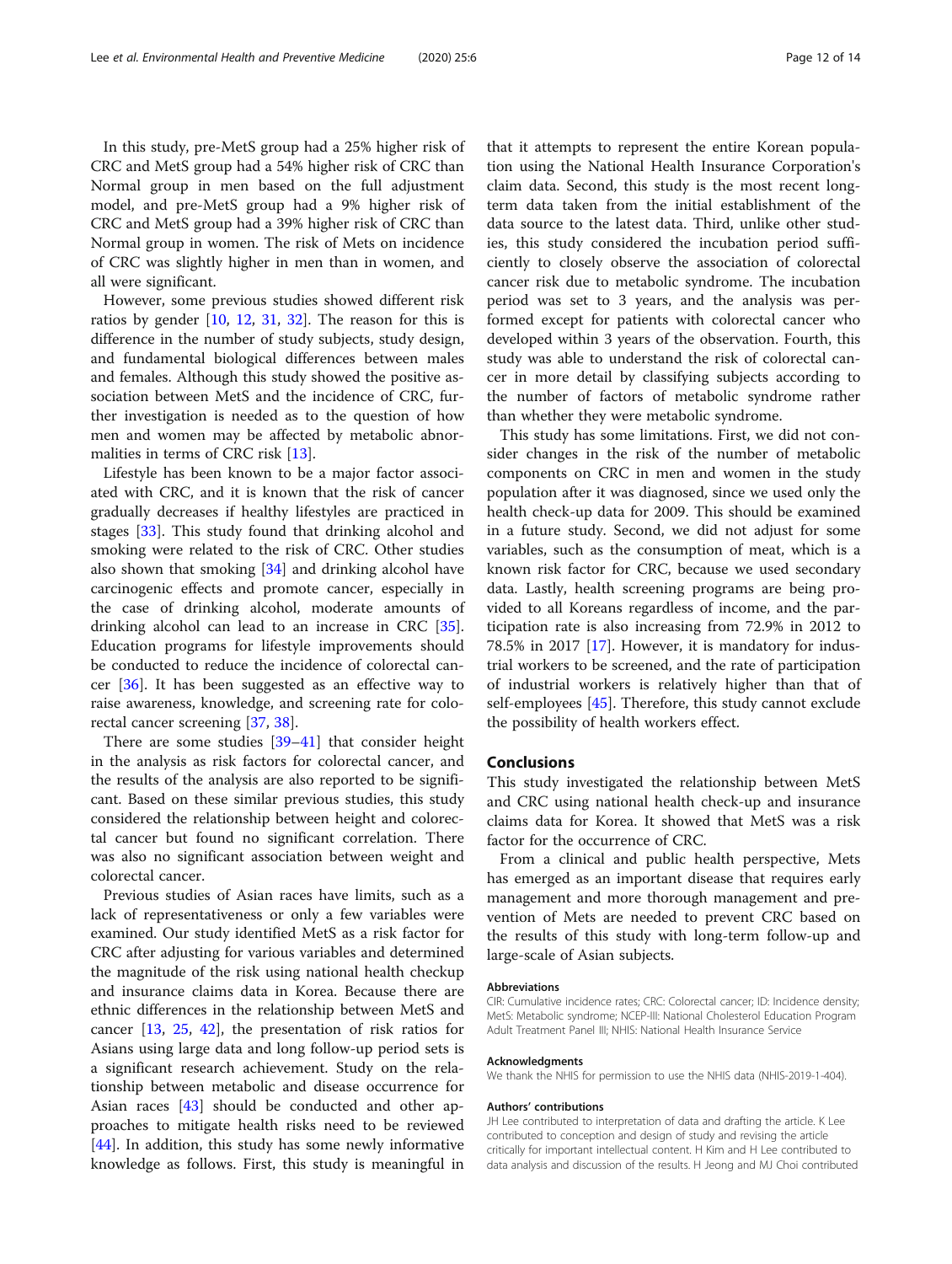<span id="page-12-0"></span>to interpretation of results. HW Yoo and TH Han contributed to data extraction, revising the article critically for important intellectual content, and final approval of the version to be published. The authors read and approved the final manuscript.

#### Funding

This paper was supported by Konkuk University in 2017.

#### Availability of data and materials

The datasets used in this study are not publicly available due to the limitation of access to the raw data of National Health Insurance Service in Korea. If you need to discuss the dataset, you can e-mail the corresponding author.

#### Ethics approval and consent to participate

This study was reviewed and approved by the Institutional Review Boards of Konkuk University(7001355-201909-E-100). This study used the secondary data of NHIS with omitting individual's information, so there was no need of the informed consents from the study population.

#### Consent for publication

Not applicable.

#### Competing interests

The authors declare that they have no competing interests.

#### Author details

<sup>1</sup>Department of Preventive Medicine, School of Medicine, Konkuk University, Neungdongro 120, Gwangjin-gu, Seoul 05029, Korea. <sup>2</sup>Health IT Center, College of Medicine, Yonsei University, Seoul, Korea. <sup>3</sup>Department of Nursing, College of Nursing, Konyang University, Daejeon, Korea.

# Received: 30 August 2019 Accepted: 12 February 2020 Published online: 19 February 2020

#### References

- Bray F, Ferlay J, Soerjomataram I, Siegel RL, Torre LA, Jemal A. Global cancer statistics 2018: GLOBOCAN estimates of incidence and mortality worldwide for 36 cancers in 185 countries. CA Ccancer J Clin. 2018;68:394–424.
- Jung KW, Won YJ, Kong HJ, Lee ES. Cancer statistics in Korea: incidence, mortality, survival, and prevalence in 2016. Cancer Res Treat. 2019;51:417–30.
- 3. Chan AT, Giovannucci EL. Primary prevention of colorectal cancer. Gastroenterology. 2010;138:2029–43.
- 4. Eckel RH, Grundy SM, Zimmet PZ. The metabolic syndrome. Lancet. 2005; 365:1415–28.
- 5. Mottillo S, Filion KB, Genest J, Joseph L, Pilote L, Poirier P, et al. The metabolic syndrome and cardiovascular risk: a systematic review and metaanalysis. J Am Coll Cardiol. 2010;56:1113–32.
- 6. Saklayen MG. The global epidemic of the metabolic syndrome. Current HypertensiReports. 2018;20:1–12.
- 7. Cameron AJ, Shaw JE, Zimmet PZ. The metabolic syndrome: prevalence in worldwide populations. Endocrinol Metab Clin. 2004;33:351–75.
- 8. Loucks EB, Rehkopf DH, Thurston RC, Kawachi I. Socioeconomic disparities in metabolic syndrome differ by gender: evidence from NHANES III. Annals of epidemiology. 2007;17:19–26.
- 9. Kim HR, Han MA. Association between Serum Liver Enzymes and Metabolic Syndrome in Korean Adults. Int J Environ Res Public Health. 2018;15:1658–64.
- 10. Pelucchi C, Negri E, Talamini R, Levi F, Giacosa A, Crispo A, et al. Metabolic syndrome is associated with colorectal cancer in men. Eur J Cancer. 2010;46: 1866–72.
- 11. Kabat GC, Kim MY, Peters U, Stefanick M, Hou L, Wactawski-Wende J, et al. A longitudinal study of the metabolic syndrome and risk of colorectal cancer in postmenopausal women. Eur J Cancer Prev. 2012;21:326–32.
- 12. Aleksandrova K, Boeing H, Jenab M, Bueno-de-Mesquita HB, Jansen E, van Duijnhoven FJ, et. al. Metabolic syndrome and risks of colon and rectal cancer: the European prospective investigation into cancer and nutrition study. Cancer Prev Res. 2011;4:1873-1883.
- 13. Siddiqui AA, Palmer BF. Metabolic syndrome and its association with colorectal cancer: a review. Am J Med Sci. 2011;341:227–31.
- 14. Chang LC, Wu MS, Tu CH, Lee YC, Shun CT, Chiu HM. Metabolic syndrome and smoking may justify earlier colorectal cancer screening in men. Gastrointestinal endoscopy. 2014;79:961–9.
- 15. Morita T, Tabata S, Mineshita M, Mizoue T, Moore MA, Kono S. The metabolic syndrome is associated with increased risk of colorectal adenoma development: the Self-Defense Forces health study. Asian Pac J Cancer Prev. 2005;6:485.
- 16. World Health Organization. The Asia-Pacific perspective: Redefining obesity and its treatment. Geneva, Switzerland: World Health Organization; 2000.
- 17. National Health Insurance Service (NHIS). 2017 National health Screening Statistical Yearbook. National Health Insurance Service. 2018.
- 18. Jinjuvadia R, Lohia P, Jinjuvadia C, Montoya S, Liangpunsakul S. The association between metabolic syndrome and colorectal neoplasm: systemic review and meta-analysis. J Clin Gastroenterol. 2013;47:33.
- 19. Ahmed RL, Schmitz KH, Anderson KE, Rosamond WD, Folsom AR. The metabolic syndrome and risk of incident colorectal cancer. Cancer. 2006; 107:28–36.
- 20. Stocks T, Lukanova A, Bjørge T, Ulmer H, Manjer J, Almquist M, et al. Metabolic factors and the risk of colorectal cancer in 580,000 men and women in the metabolic syndrome and cancer project (Me-Can). Cancer. 2011;117:2398–407.
- 21. Stocks T, Lukanova A, Johansson M, Rinaldi S, Palmqvist R, Hallmans G, et al. Components of the metabolic syndrome and colorectal cancer risk; a prospective study. Int J Obes. 2008;32:304.
- 22. Kim JH, Lim YJ, Kim YH, Sung IK, Shim SG, Oh SO, et al. Is metabolic syndrome a risk factor for colorectal adenoma? Cancer Epidemiol Prev Biomarkers. 2007;16:1543–6.
- 23. Godsland IF. Insulin resistance and hyperinsulinaemia in the development and progression of cancer. Clin Sci. 2010;118:315–32.
- 24. Komninou D, Ayonote A, Richie JP Jr, Rigas B. Insulin resistance and its contribution to colon carcinogenesis. Exp Biol Med. 2003;228:396–405.
- 25. Riondino S, Roselli M, Palmirotta R, Della-Morte D, Ferroni P, Guadagni F. Obesity and colorectal cancer: role of adipokines in tumor initiation and progression. World J Gastroenterol. 2014;20:5177.
- 26. Ley RE, Turnbaugh PJ, Klein S, Gordon JI. Microbial ecology: human gut microbes associated with obesity. Nature. 2006;444:1022.
- 27. Shen XJ, Rawls JF, Randall TA, Burcall L, Mpande C, Jenkins N, et al. Molecular characterization of mucosal adherent bacteria and associations with colorectal adenomas. Gut Microbes. 2010;1:138–47.
- 28. Saetang J, Sangkhathat S. Diets link metabolic syndrome and colorectal cancer development. Oncol Rep. 2017;37:1312–20.
- 29. Pais R, Silaghi H, Silaghi AC, Rusu ML, Dumitrascu DL. Metabolic syndrome and risk of subsequent colorectal cancer. World J Gastroenterol. 2009;15:5141.
- 30. Trabulo D, Ribeiro S, Martins C, Teixeira C, Cardoso C, Mangualde J, et al. Metabolic syndrome and colorectal neoplasms: An ominous association. World J Gastroenterol. 2015;21:5320.
- 31. Colangelo LA, Gapstur SM, Gann PH, Dyer AR, Liu K. Colorectal cancer mortality and factors related to the insulin resistance syndrome. Cancer Epidemiol Biomarkers Prev. 2002;11:385–91.
- 32. Esposito K, Chiodini P, Colao A, Lenzi A, Giugliano D. Metabolic syndrome and risk of cancer: a systematic review and meta-analysis. Diabetes care. 2012;35:2402–11.
- 33. Esposito K, Chiodini P, Capuano A, Bellastella G, Maiorino MI, Rafaniello C, et al. Colorectal cancer association with metabolic syndrome and its components: a systematic review with meta-analysis. Endocrine. 2013;44: 634–47.
- 34. Hannan LM, Jacobs EJ, Thun MJ. The association between cigarette smoking and risk of colorectal cancer in a large prospective cohort from the United States. Cancer Epidemiol Biomark Prev. 2009;18:3362–7.
- 35. Shen Z, Ye Y, Bin L, Yin M, Yang X, Jiang K, et al. Metabolic syndrome is an important factor for the evolution of prognosis of colorectal cancer: survival, recurrence, and liver metastasis. Am J Surg. 2010;200:59–63.
- 36. Feltner FJ, Ely GE, Whitler ET, Gross D, Dignan M. Effectiveness of community health workers in providing outreach and education for colorectal cancer screening in Appalachian Kentucky. Soc Work Health Care. 2012;51:430–40.
- 37. Briant KJ, Sanchez JI, Ibarra G, Escareño M, Gonzalez NE, Jimenez Gonzalez V, Marchello N, Louie S, Thompson B. Using a culturally tailored intervention to increase colorectal Cancer knowledge and screening among Hispanics in a rural community. Cancer Epidemiol Biomark Prev. 2018;27(11):1283–8.